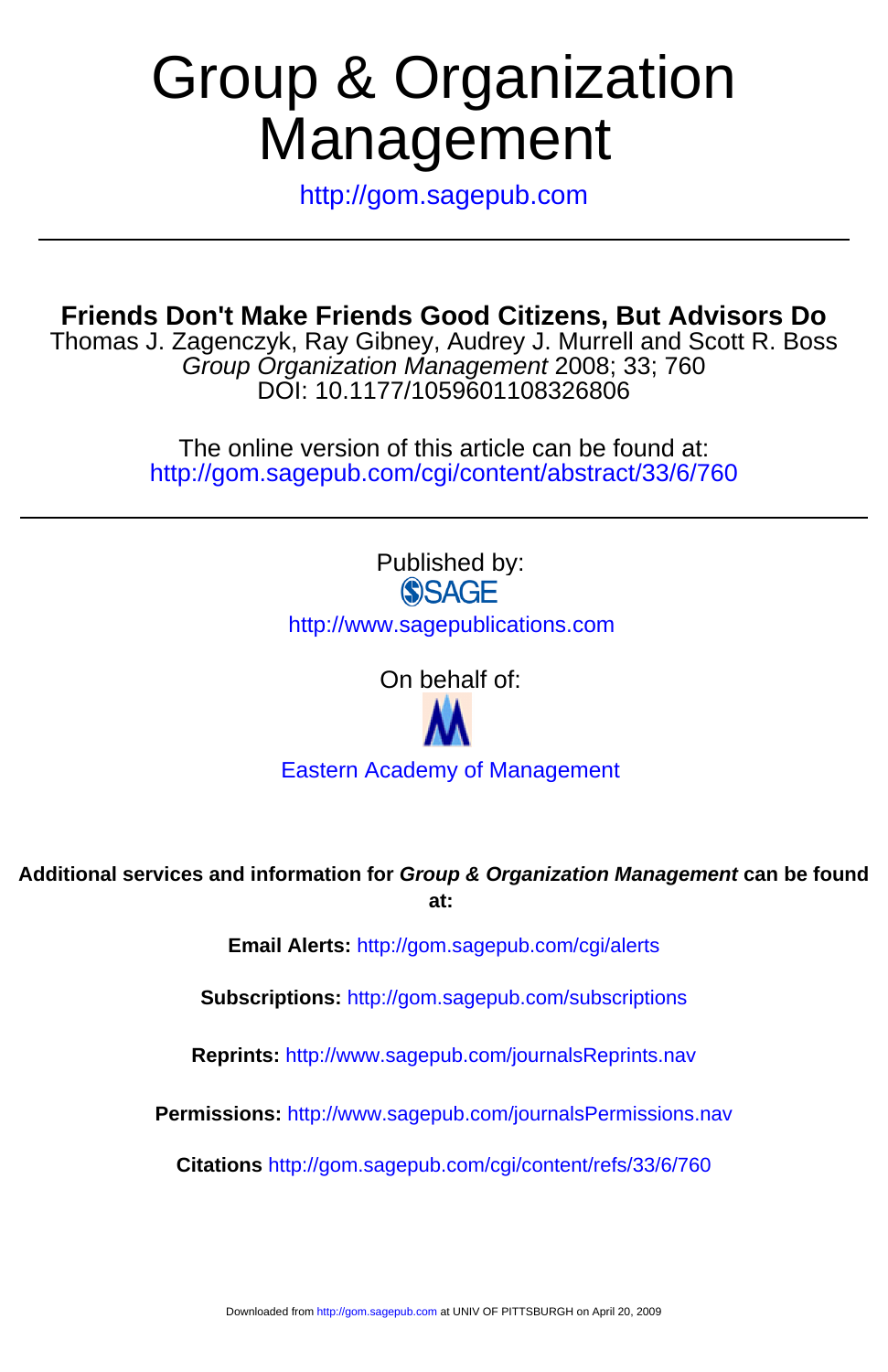#### **Group & Organization Management** Volume 33 Number 6 December 2008 760-780 © 2008 Sage Publications 10.1177/1059601108326806 http://gom.sagepub.com hosted at http://online.sagepub.com

## **Friends Don't Make Friends Good Citizens, But Advisors Do**

Thomas J. Zagenczyk *Clemson University*

Ray Gibney *Pennsylvania State University–Harrisburg*

Audrey J. Murrell *University of Pittsburgh*

Scott R. Boss *Bentley College*

> The authors explore whether employees' willingness to perform organization citizenship behavior (OCB), or go "above and beyond" what is required by their jobs, is affected by social influence. The authors draw on social information processing and social learning theories to argue that OCB is contagious, or affected by the OCB of employees with whom a focal employee maintains social network ties. A study of admissions department employees reveals that strong advice ties between employees are positively and significantly related to similarity in OCB, whereas strong friendship ties and weak ties are not. Implications for research and practice, including suggestions for influencing ethical behavior in organizations, are discussed.

> *Keywords: organizational citizenship behavior; social networks; social influence; social exchange*

If the willingness of employees to go "above and beyond" what is<br>required by their jobs, or perform organizational citizenship behavior  $\mathbf{T}$ s the willingness of employees to go "above and beyond" what is (OCB), socially influenced? Most current research on OCB draws on social exchange theory (Blau, 1964), which posits that employees repay the organization for favorable treatment by performing discretionary acts to help it succeed (e.g., Organ, 1988). Exchange-based OCB research reveals that job-related factors (e.g., job satisfaction) and organization-related perceptions and attitudes (e.g., organizational commitment) predict OCB. Yet evidence suggests that social exchange theory may not offer a complete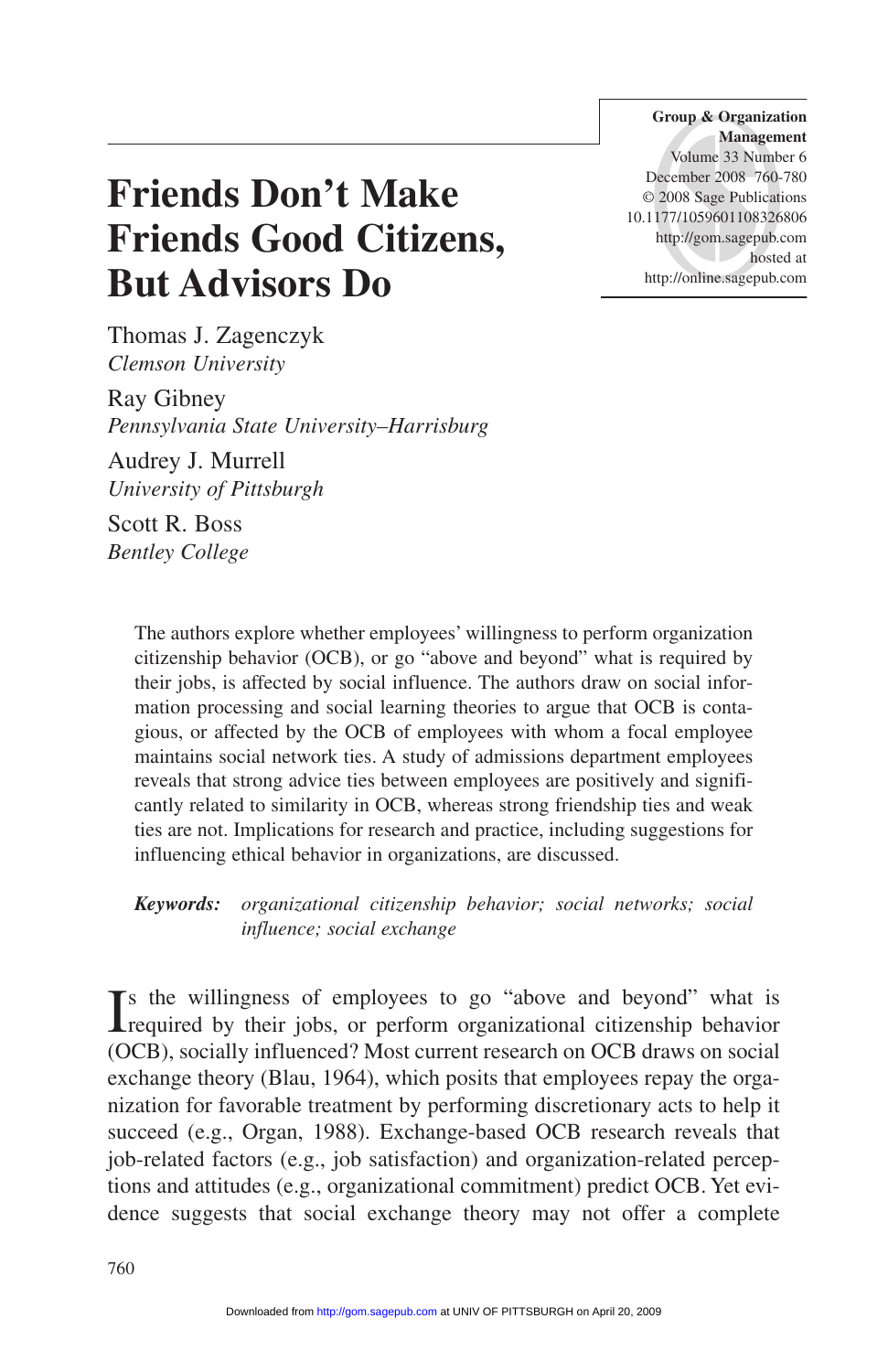explanation for OCB. Indeed, scholars have long speculated that the social context may influence social exchange relationships in general and citizenship behavior in particular. For instance, Emerson (1976) argued that social exchange theory itself is "undersocialized" and that researchers should explore the influence of third-party relationships besides the traditional employer–employee dyad. Brass, Butterfield, and Skaggs (1998) offered a similar argument in their discussion of ethical and unethical behavior in organizations. They argued that ethical workplace behavior, such as OCB, is "inherently a social phenomenon—it involves a relationship between actors that is also embedded in a structure of other social relationships" (p. 14). Furthermore, Bommer, Miles, and Grover (2003) found that when a work group had a member who demonstrated a high level of helping behavior, other employees in the work group generally helped others to a greater extent as well. In sum, this theoretical and empirical work suggests the performance of OCB may be "contagious," or socially influenced.

Accordingly, we use a social network methodology to explore the effects of social influence on OCB. Social network analysis focuses on patterns of social relations between a set of actors to explain social phenomena (Wasserman & Faust, 1994) and thus provides the conceptual and methodological basis for measuring social influence (Erickson, 1988; Ibarra & Andrews, 1993). Specifically, social networks research suggests that certain types of ties (e.g., friendship or advice) and the strength of those ties affect the extent to which they are influential (e.g., Umphress, Labianca, Brass, Kass, & Scholten, 2003). Using social networks analysis as a lens, we explore whether OCB is influenced by friends or advice contacts and if strong or weak friendship and advice relationships influence OCB. We expect our results to provide evidence as to whether OCB is "contagious" at work and to demonstrate which types of relationships are influential.

Understanding the effects of social context on OCB has important theoretical and practical implications. First, we examine the effect that different social relationships exert on employees' performance of OCB. Our study extends Organ's (1988) social-exchange-based conception of OCB, which draws exclusively on the employer–employee dyad, by examining the effects of advice and friendship ties among coworkers. Second, we consider the role of tie strength in social influence research. Our expectation is that the behavior of coworkers with whom an individual maintains strong relationships will have a greater impact on that employee's own behaviors. It is surprising that few social influence studies have examined the effects of tie strength on perceptual or behavioral similarity (for an exception, see Umphress et al., 2003). From a practical perspective, changes in organizations such as decentralization and the use of team-based structures have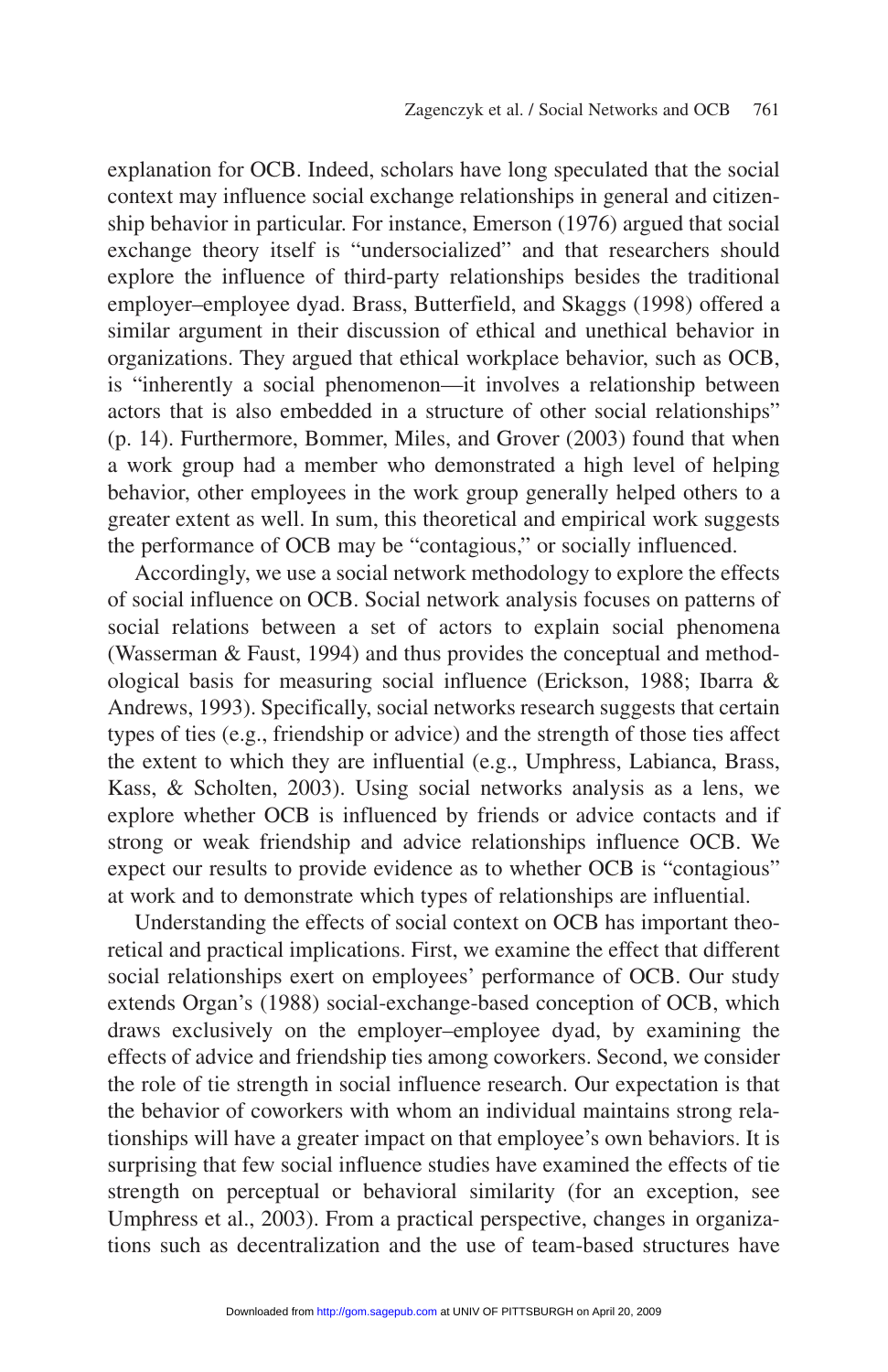increased the number of tasks that fall outside employees' formal job requirements (Ilgen & Pulakos, 1999). As a result, employees' willingness to perform OCB is critical not only to organizational and work group performance (e.g., Podsakoff, Ahearne, & MacKenzie, 1997) but also to employee performance evaluations (see Podsakoff, MacKenzie, Paine, & Bachrach, 2000, for a review) and turnover intentions (Paré & Tremblay, 2007). Thus, managers may be able to enhance organizational performance by structuring work relationships in such a manner that OCB is more prevalent. With these points in mind, our ideas about the impact of social relationships on citizenship behavior are examined using data from a social network study of admissions department employees in a university setting.

## **Conceptual Background and Hypotheses**

## **OCB**

Organ (1988) defined OCB as any behavior that exceeds role requirements, is not explicitly recognized by the formal reward system, and facilitates organizational functioning. The concept of OCB was initially proposed by Barnard (1938), who discussed the importance of employees' "willingness to cooperate" (p. 83). Smith, Organ, and Near (1983) coined the term *OCB* and proposed an OCB model consisting of five dimensions: altruism, civic virtue, conscientiousness, courtesy, and sportsmanship. The fact that OCB is related to important organizational and individual outcomes has spurred research on factors that make it more prevalent (Podsakoff et al., 2000).

The majority of research on the antecedents of citizenship behavior is driven by Organ's (1988) view of OCB as the product of the social exchange relationship between employee and organization. When employees believe that they are treated well by the organization, the reciprocity norm (Gouldner, 1960) dictates that they "go above and beyond" to help it reach its goals (Eisenberger, Fasolo, & Davis-LaMastro, 1990; Scott & Colquitt, 2007). For instance, recent field research by Fassina, Jones, and Uggerslev (2008) and Camerman, Cropanzano, and Vandenberghe (2007), as well an experiment by Scott and Colquitt (2007), shows that perceptions of organizational justice result in citizenship behaviors. Other recent studies reveal that the extent to which organizations fulfill employees' psychological contracts—the implicit promises employees believe that the organization has made to them—yields OCB (e.g., Restubog, Bordia, &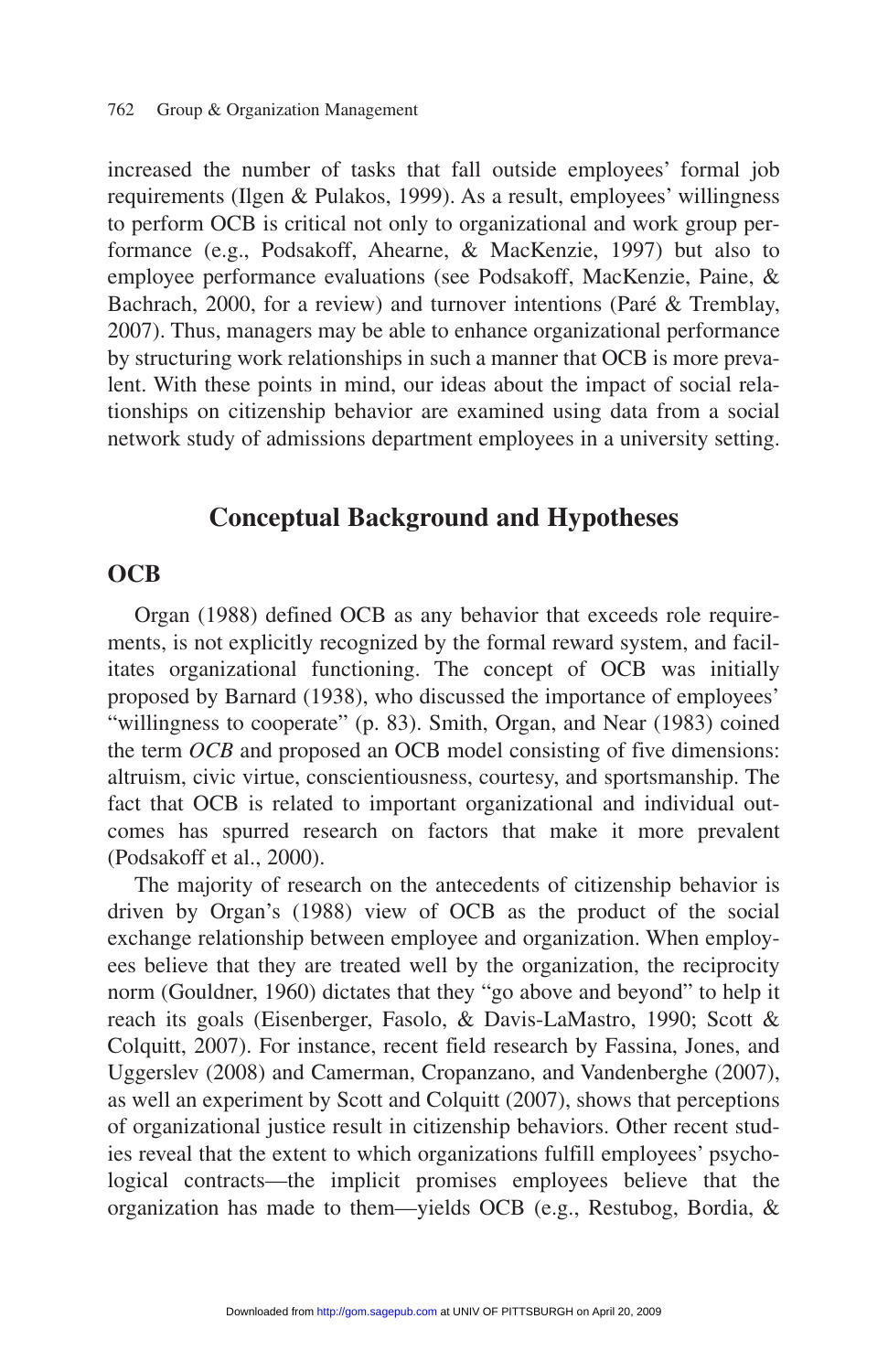Bordia, in press; Restubog & Bordia, 2006). For instance, Restubog Bordia, and Tang (2006) found that the organization's failure to fulfill psychological contract obligations led to lower levels of affective commitment and thus lower OCB. Restubog, Hornsey, Bordia, and Esposo (in press) found that employees who felt like a valued member of the organization performed OCB to a greater extent. Similarly, employees' beliefs that the organization values their contributions and cares about their well-being (perceived organizational support) results in affective organizational commitment, which yields OCB (Cardona, Lawrence, & Bentler, 2004; Eisenberger et al., 1990). Overall, this line of research suggests that treatment offered by the organization creates favorable organizational attitudes and perceptions that motivate employees to reciprocate by helping the organization.

Researchers also have found consistent relationships between jobrelated attitudes and perceptions (job satisfaction, autonomy, and task significance) and OCB (Podsakoff et al., 2000). Cardona et al. (2004) suggest that these relationships are observed because employees develop work exchange relationships with their organizations. That is, when employees perceive that their jobs aid their learning and motivate them intrinsically (Cardona et al., 2004) or increase psychological ownership (O'Driscoll, Pierce, & Coghlan, 2006), employees develop positive perceptions of work exchange with the organization (Cardona et al., 2004). These perceptions of favorable work exchange increase feelings of responsibility and involvement and thus increase OCB (Cardona et al., 2004).

Although social and work exchange relationships are certainly important predictors of OCB, the social context may be an important factor as well. Emerson (1976) argued that social exchange theory—the basis for exchange-related views of OCB—represents an undersocialized view of exchange. He contends that social exchange is limited because it encompasses only the application of economic and individual psychological principles to dyadic relationships. For instance, Blau's (1964) conception of exchange involves only two actors and ignores the role others play in how one evaluates outcomes of social exchanges. Yet social exchanges occur within a social context that affects the exchange behavior of individuals. Emerson contends that, by failing to consider the social factors beyond the primary dyadic relationship, there is little that is social about how social exchange theory is operationalized. The use of social networks will help researchers better understand the role of social factors in social exchange relationships (Emerson, 1976).

Brass et al. (1998) draw on ideas presented by Emerson (1976) in their discussion of ethical behavior in organizations and social networks. They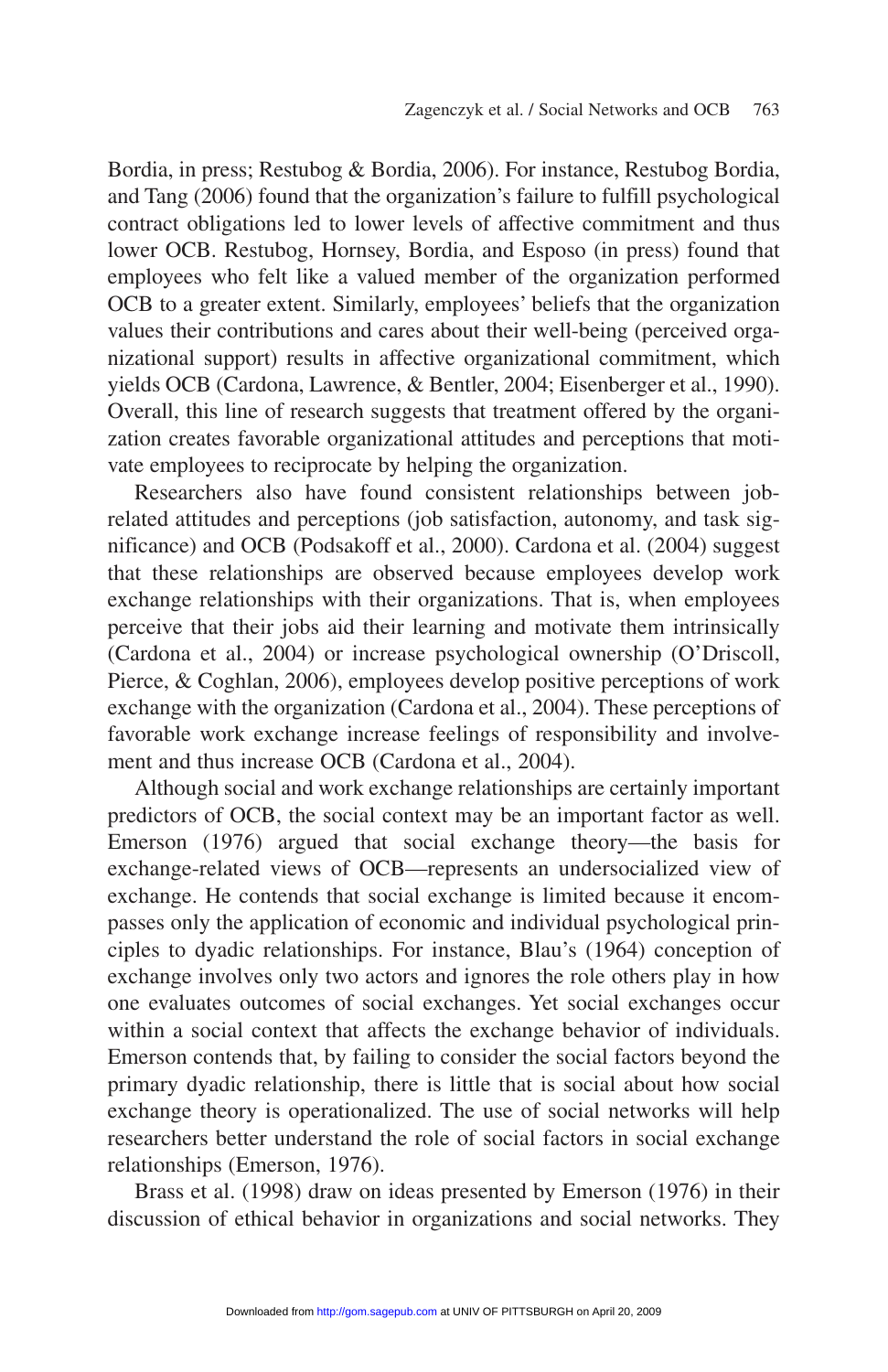suggest that ethical behavior (such as OCB) is not merely a product of either dispositional or situational factors but rather an interaction of the two. According to the authors, individuals who have impeccable moral character will always behave ethically (and vice versa), which suggests a "bad apples," or dispositional, explanation for unethical behavior. However, because most individuals have neither impeccable nor extremely poor moral character, the social context—represented by an individual's position in the social network—will (more likely) influence the extent to which his or her behavior is ethical (a "bad barrels" approach). Thus, when individuals interact with others who behave in an ethical (or unethical) manner, they are likely to behave in a similar fashion. In other words, ethical and unethical behaviors are affected by social influence or social contagion, highlighting the role that the social context plays in behavior.

Recently, researchers have conducted several studies suggesting that social factors may influence the extent to which employees help their coworkers. For instance, Deckop, Cirka, and Andersson (2003) found that employees' helping behavior toward coworkers was driven by whether coworkers demonstrated OCB toward them, whereas Bowler and Brass (2006) found that employees were more likely to help coworkers who were connected with other more influential individuals in the organization. Consistent with the arguments presented by Brass et al. (1998), Bommer et al. (2003) found that the helping behavior of employees in small work groups was influenced by the helping behavior of others in the work group. When helping behavior was high among work team members, the focal employee tended to help coworkers to a greater extent as well. When helping behavior of team members was low, helping behavior of the focal employee was low. The findings of Bommer et al. (2003) suggest that the social context plays an important role in interpersonal helping behavior among employees in small work groups. In this article, we build on the findings of Bommer et al. (2003) and explore the role of direct social relationships on employee performance of OCB (as opposed to interpersonal helping) in a decentralized organization that does not use work groups. To explore the relationship between social relationships and OCB, we use social networks analysis and draw on social learning and social information processing theories.

## **Social Networks**

Social network researchers have shown that employee values, attitudes, and perceptions are, in part, the product of their interaction with other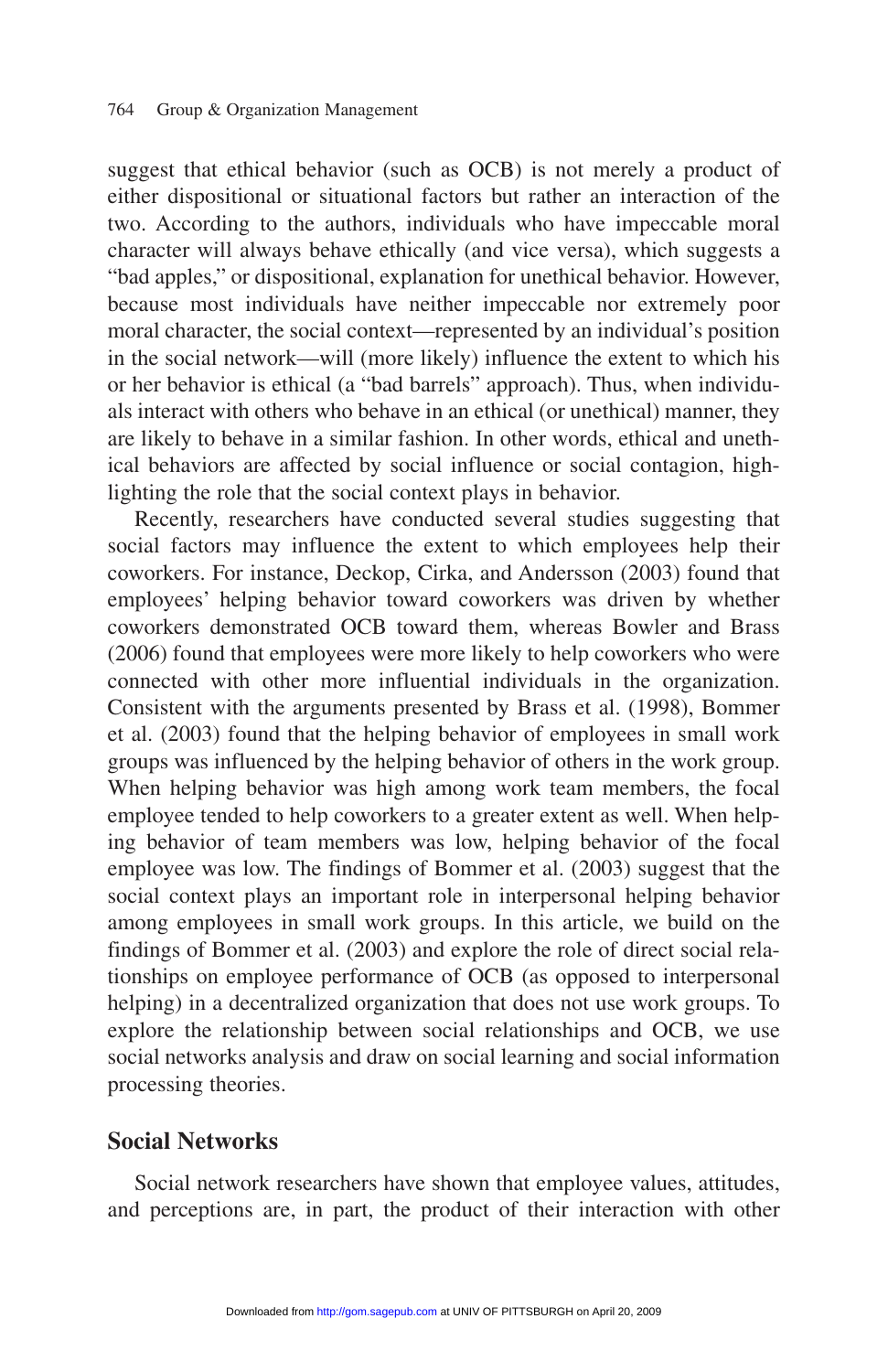employees (e.g., Gibbons, 2004; Umphress et al., 2003). Morrison (1993) and Bryant (2005) found that employees turn to peers for information on organizational norms and values, sources that often provide information more quickly than supervisors (Cross & Prusak, 2002). Informal information exchange with coworkers shapes a focal employee's organization-related attitudes and opinions because it results in exposure to the coworkers' beliefs about organizational events, policies, and procedures (Bordia, Jones, Gallois, Callan, & DiFonzo, 2006). In this study, we address two issues related to the relationship between social influence and employee values: type of relationship (advice and friendship ties) and the strength of employees' ties with coworkers.

In organizations, advice ties and friendship ties are the most frequently occurring types of ties (Gibbons, 2004). Employees share information and knowledge related to the completion of their work through advice ties (Ibarra, 1993), which are characterized by cognitive trust, or the belief that another has the ability and competence to provide help (Ho, 2005; McAllister, 1995). Asking an individual for advice is an indication of respect for the opinion of that individual and an expectation that help from that individual is available and useful. Employees who frequently provide advice to others often are perceived as more powerful than individuals who are not a frequent source of advice (e.g., Burkhardt & Brass, 1990) because others are dependent on them for information needed to complete their jobs (Brass & Burkhardt, 1993). Furthermore, the number of advice ties maintained by employees is positively related to organizational knowledge and task mastery (Morrison, 2002) as well as job involvement (Zagenczyk & Murrell, in press).

The fact that employees who provide advice to others are perceived to be more powerful has important implications for their role in social influence. Specifically, we argue that individuals will attend to advice ties to learn about organizational norms (Ostroff & Kozlowski, 1992) through two different processes: social information processing and social learning. Salancik and Pfeffer's (1978) social information processing theory contends that individuals use information that they obtain from coworkers when forming perceptions and evaluations concerning the organization and their jobs because organizations and jobs are complex and ambiguous. Specifically, individuals use social information to (a) learn to react to social cues, (b) form perceptions by focusing attention on some aspects of the work environment and away from others, (c) construct their interpretations of organizational events, (d) understand the requirements of their jobs, and (e) understand expected behaviors on the job. Research on social information processing indicates that employees' advice ties can influence their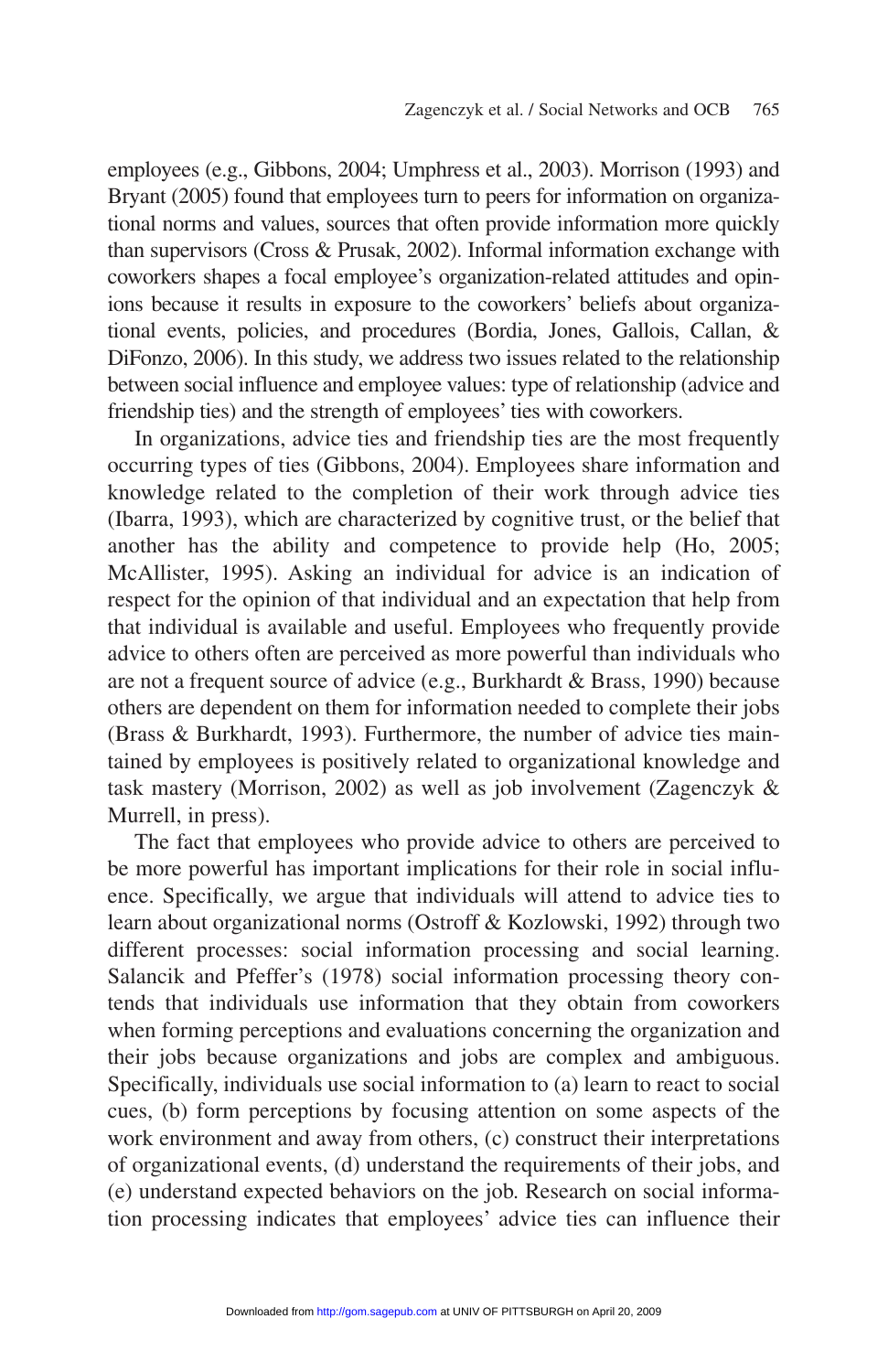perceptions regarding the fairness of organizational policies and procedures as well as their beliefs about how fairly they are treated by supervisors (Umphress et al., 2003). In a longitudinal study of value changes among teachers, Gibbons (2004) found that advice ties enhanced organizational stability because they facilitated work-related information transfer, which served to coordinate activities in the organization and reinforce organizational values.

In addition to social information processing, social influence can occur through social learning. Bandura's (1986) social learning theory emphasizes the importance of observing and modeling the behaviors, attitudes, and emotional reactions of others in learning the behaviors and attitudes of those individuals. For example, Ibarra (1999) showed that investment banking and management consulting firm employees making the transition from entrylevel to management positions observed and interacted with employees whom they admired to learn what behaviors, attitudes, and perceptions made the admired employees successful. They then adopted these behaviors, attitudes, and perceptions to see if what they learned would help to make them successful. Accordingly, we expect that a focal employee will adopt OCB similar to that of coworkers from whom he or she receives advice.

Like advice ties, friendship ties also play an important role in social influence. Friendship ties involve expressions of personal affect, social support, and a sense of identity and personal belongingness (Gibbons, 2004). Individuals depend on friends for counseling, companionship, and social support (Krackhardt & Stern, 1988); tend to share resources with friends during crisis (Krackhardt & Stern, 1988); and make career decisions that are similar to those of their friends (Kilduff, 1990). Furthermore, friendship ties enable open and honest communication, which has the capacity to spur change in organizations (Gibbons, 2004). As a result, friends occasionally develop similar job- and organization-related perceptions and attitudes.

Although friendship and advice ties are distinct with respect to content, both types of ties can vary in their strength. *Tie strength* is defined as "the amount of time, the emotional intensity, the intimacy (mutual confiding) and reciprocal services that characterize the tie" (Granovetter, 1973, p. 1361). Strong ties are more intimate, involve more self-disclosure, and provide more than just instrumental exchange (Granovetter, 1982; Marsden & Campbell, 1984). Individuals who maintain strong ties are likely to have similar attitudes, background, experiences, and access to resources (Granovetter, 1982). In contrast, exchanges that occur through weak ties are less frequent and less intimate and usually form between individuals who reside outside of the focal employee's network. Weak ties are significant because they provide employees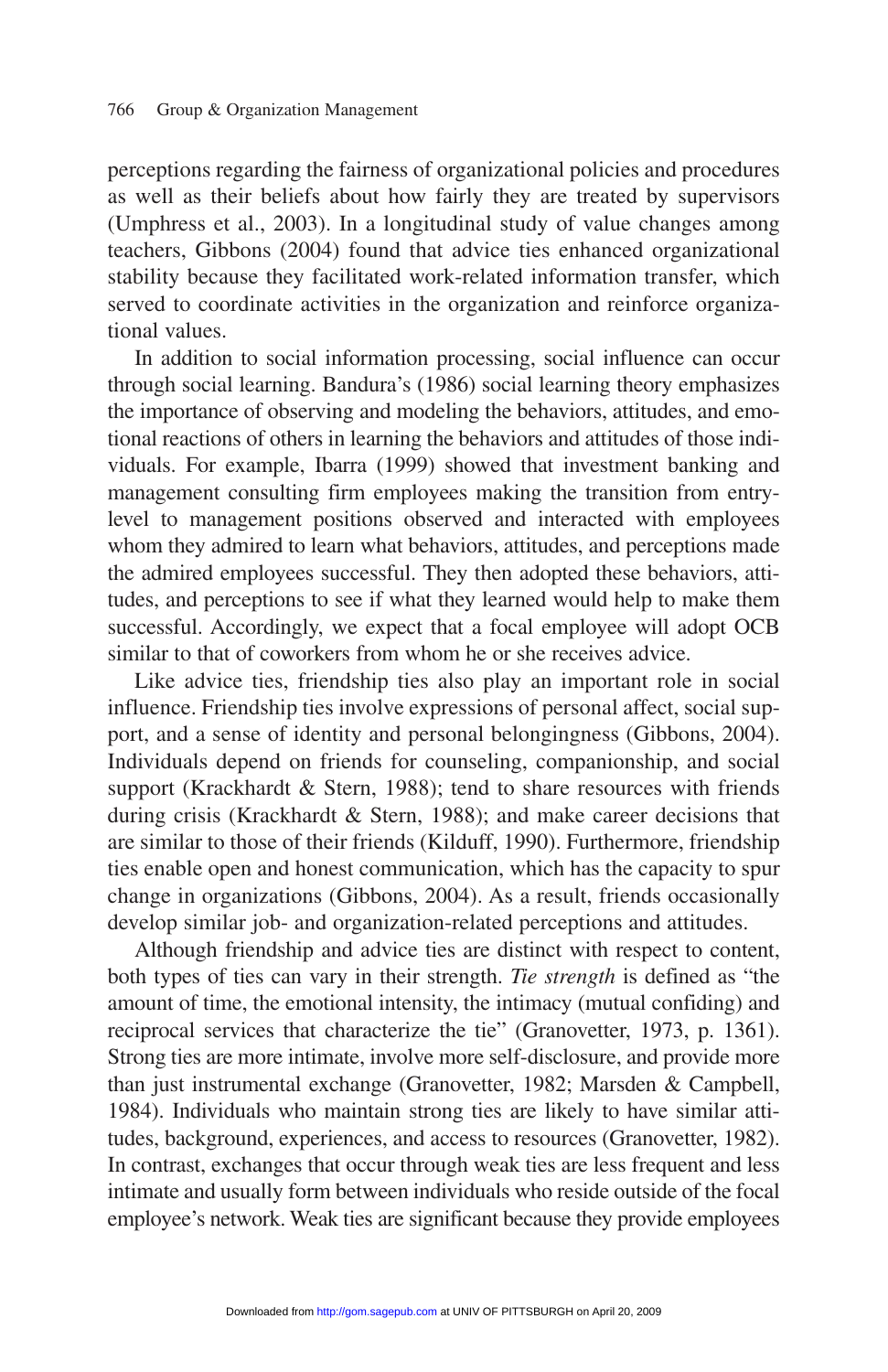access to different sources of information or resources than they receive through strong ties (Burt, 1992; Granovetter, 1973).

Studies examining the simultaneous effects of both strong and weak ties show that they are related to different outcomes. For example, Morrison (2002) found that strong advice ties were related to task mastery and role clarity among newly hired accountants but weak ties were not. Hansen (1999) found that weak ties were best for transferring noncomplex knowledge, whereas strong ties were better for transferring complex knowledge between departments in an organization. Although these studies do not directly assess the role of tie strength on social influence, the general pattern of results suggest that weak ties are less influential and less useful in transferring complex information than are strong ties.<sup>1</sup> Consistent with research that demonstrates that employees have greater exposure to, and are more likely to discuss, the views of other employees with whom they maintain strong ties, we expect the following:

*Hypothesis 1*: Strong advice ties between employees will be positively related to similarity in OCB.

*Hypothesis 2*: Strong friendship ties between employees will be positively related to similarity in OCB.

## **Method**

## **Research Site**

A field study was conducted using student employees from a section of the admissions department at a large university in the eastern United States. The unit is regarded by the university as an autonomous organization within the university. This organization is responsible for coordinating more than 80 campus tours for prospective students each week and more than 4,000 walking tours of the campus and 300 bus tours yearly. In addition, organization members perform telemarketing duties, help with other admissions programs, attend weekly organizational meetings, and represent the university on recruiting trips. All hiring decisions are handled by the organization itself.

#### **Sample**

Data were collected during a regular meeting of the organization. Of the 138 members of the organization, 101 were present at the meeting and complete; usable data were obtained from 93 employees, yielding a response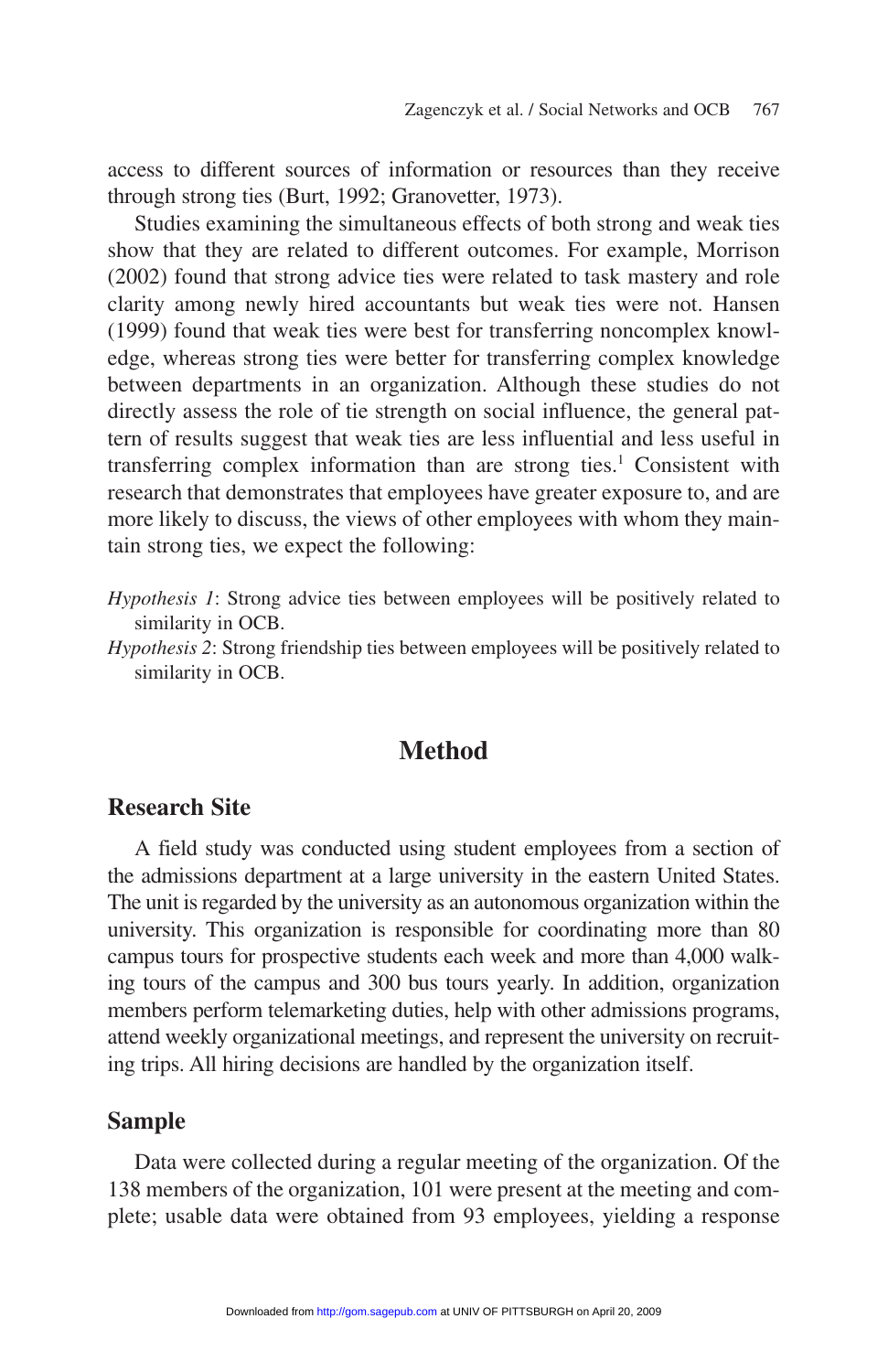rate of 92% of the available employees, or 67% of the entire organization. Many network studies are published with response rates ranging between 65% and 90% because of the difficulty associated with getting employees to complete such a long and cumbersome survey (Stork & Richards, 1992). Respondents were told that the purpose of the survey was to investigate the experience and knowledge they gained while performing their jobs and were assured that their responses would remain confidential. Mean tenure was 1.94 years, and average age was 20.1 years. The sample was 60.2% female and 80.6% Caucasian, 11.8% African American, 5.4% Asian, and 2.2% Other.

#### **Measures**

*Network measures*. To measure employees' friendship and advice networks, respondents were given a roster of all employees in the organization (Marsden, 1990), which included questions assessing the relationships that employees maintained with their coworkers. Advice ties were measured by asking each respondent to identify those employees who "provide jobrelated advice, meaning that this person has been a source of information related to your job as a member of this organization (yes/no)." Consistent with previously published studies (Ibarra, 1992; Morrison, 2002), friendship networks were measured by asking respondents to identify coworkers they considered friends, or "who you see as an organization member as well as socially—outside of activities related to the organization (yes/no)." To increase the accuracy of our measure of friendship ties and to reduce common method variance, only reciprocated friendship ties (ties that were acknowledged by both members of the dyad) were included in the analysis (Hammer, 1985). We did not require that advice ties be reciprocal because such advice ties may be unidirectional. Matrixes were constructed for both advice and friendship networks using the same procedure. For instance, if an advice tie existed between employees i and j, a 1 was entered in cell Xij. If no advice tie existed, a 0 was entered into the advice matrix.

To measure tie strength, all employees were asked whether they interacted with every other employee "at least once a week (yes/no)." If person i indicated that he or she had frequent contact with person j, or person j indicated that he or she had frequent contact with person i, cell entry Xij in the frequent contact matrix was 1. The strong friendship matrix was computed by adding the frequent contact matrix and the friendship matrix; likewise, the strong advice matrix was computed by adding the advice matrix to the frequent contact matrix. The weak advice and friendship matrixes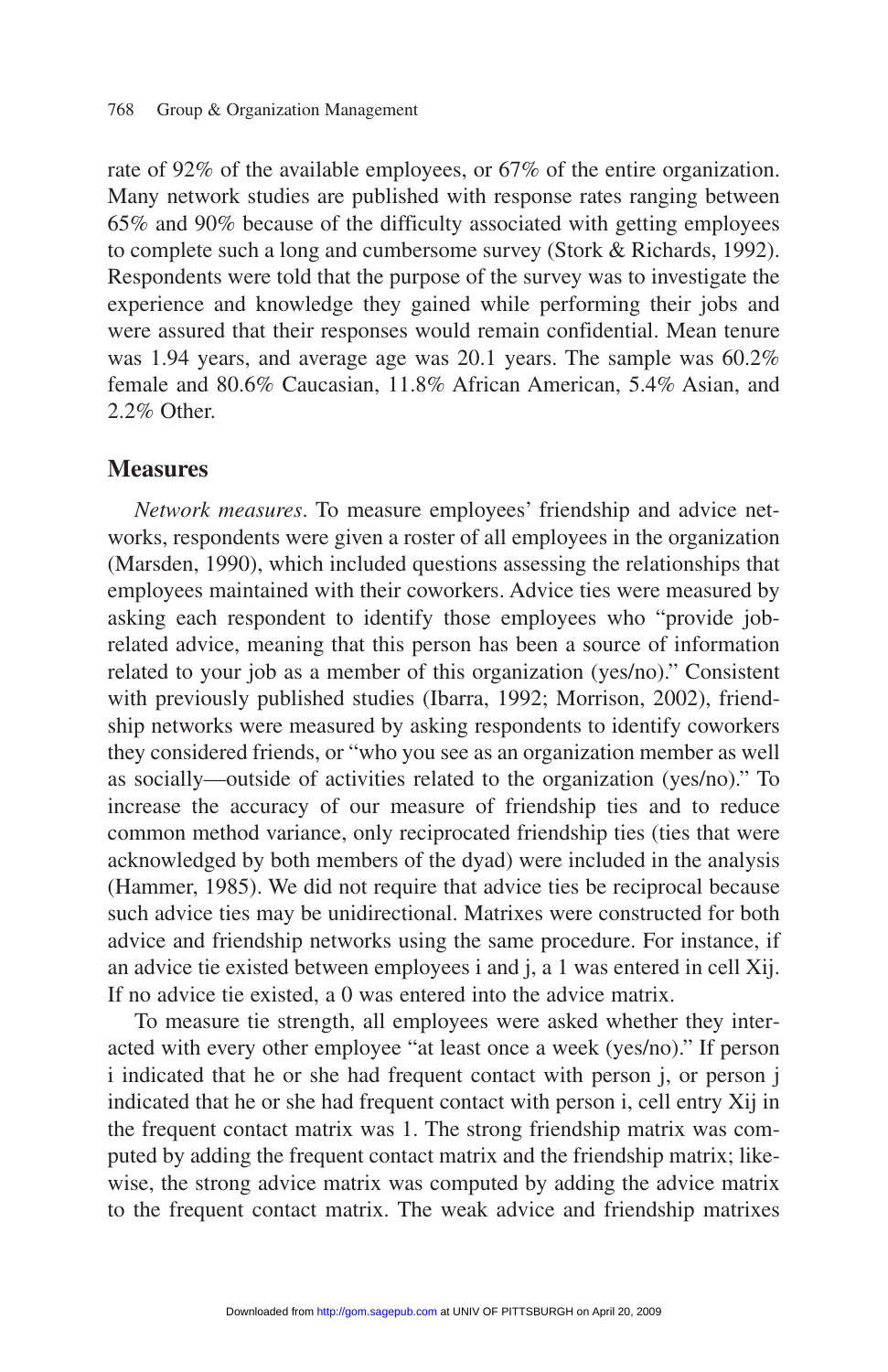included all advice/friendship ties that were not characterized by frequent contact.

Our tie strength measure was adopted from Nelson (1989), who argued that frequent contact approximates all components of Granovetter's (1973) tie strength definition (time, emotional intensity, intimacy, and reciprocal services). We determined that weekly interaction constituted a strong tie, based on interviews with supervisors, similar to the method used by Morrison (2002), who adjusted items drawn from existing scales after consulting with organization members to "establish . . . the thoroughness and relevance of items" (p. 1152) for her network study.

*OCB*. In this study, we used Allison, Voss, and Dryer's (2001) OCB scale. Consistent with the five-component model of OCB developed by Smith et al. (1983), Allison et al. (2001) assess altruism, civic virtue, conscientiousness, courtesy, and sportsmanship, although their scale is modified for use in a classroom setting. We modified their scale for use in an academic organization. (see Appendix for list of items). This scale was employed not only because incoming students are the focus of organization members' jobs but also because the employees are student employees, so their student status was considered in the research design of this project. In our study, reliability for this scale was .71. An OCB matrix was constructed for use as a dependent variable. Each cell in this matrix represented the absolute difference between two respondents' mean OCB scores. Therefore, smaller numbers represented greater interpersonal similarity in OCB performance.

## **Control Variables**

*Demographics*. In this study, information on sex  $(0 =$  male and  $1 =$ female), race  $(0 =$  White and  $1 =$  Other), and tenure (years with organization) was collected because these variables could potentially influence OCB performance (see Podsakoff et al., 2000). Similarity matrixes were constructed for all control variables as well, based on absolute difference values with respect to each variable. For example, with respect to sex, a male and a female would be dissimilar because (dummy variable  $= 0$ ) – (dummy variable  $= 1$ ) = 1, indicating dissimilarity.

*Job satisfaction*. Job satisfaction measures an individual's overall satisfaction with his or her job based on five standard dimensions, including pay, coworkers, supervision, the work itself, and promotions (Comer, Machleit, & Lagace, 1989). Thus, job satisfaction is a representation of the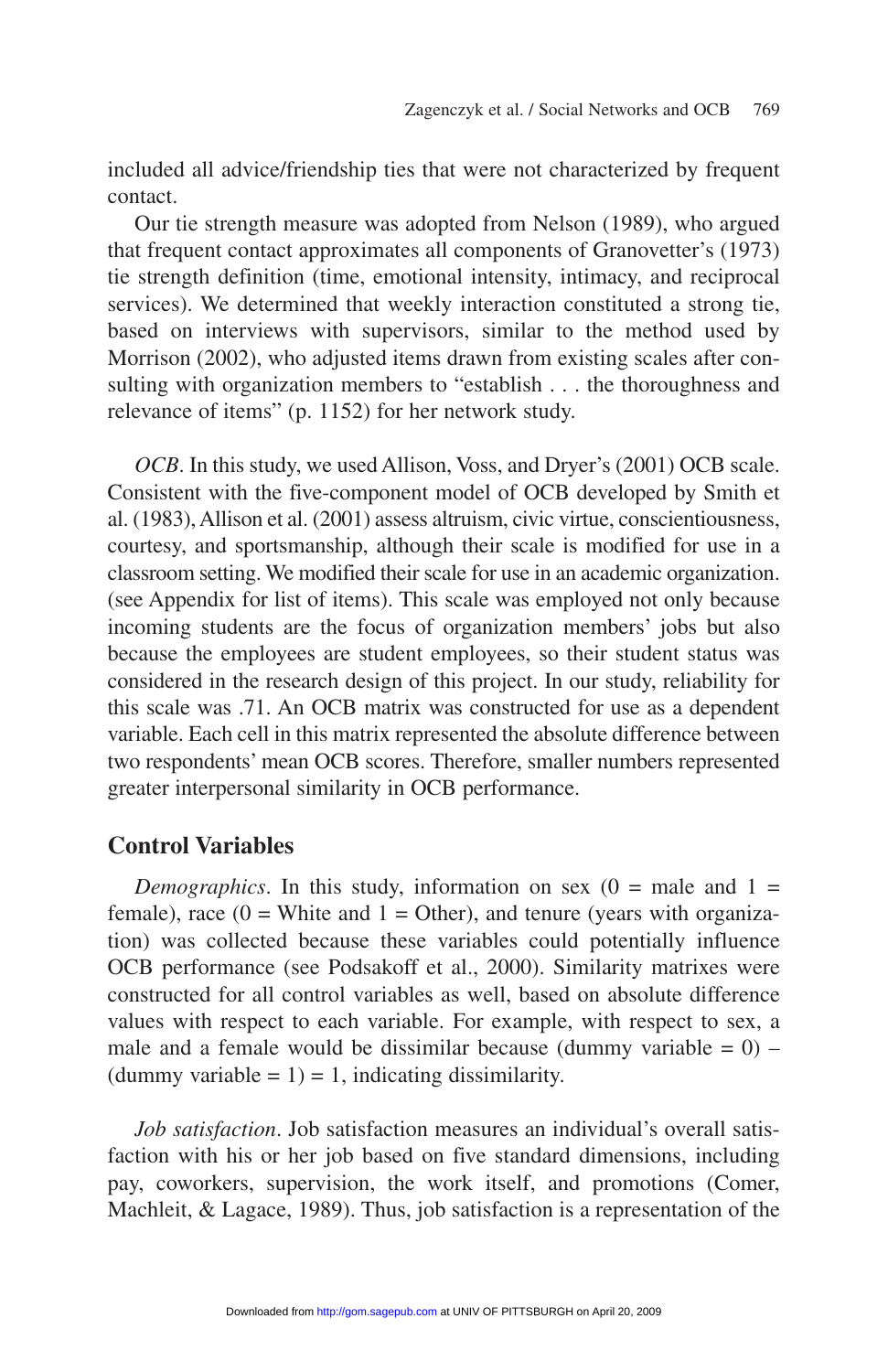underlying employee "morale" factor that is significantly and positively related to OCB (Organ & Ryan, 1995). We controlled for job satisfaction to account for the possibility that the relationship between social network variables and OCB could be attributed to respondents having similar levels of job satisfaction. We used five items (one each for pay, coworkers, supervision, the work itself, and promotion) from the Industrial Salesperson's Instrument (INDSALES) Job Satisfaction Scale (Comer et al., 1989) to measure job satisfaction. The INDSALES was originally designed to measure the job satisfaction of sales representatives, and in our study, a key function of the employees was to sell the university to prospective students. Responses were measured on a 5-point scale ranging from 1 (strongly disagree) to 5 (strongly agree). Reliability for our scale was .69. A job satisfaction matrix, in which each cell in this matrix represented the absolute difference between two respondents' mean job satisfaction, was constructed.

## **Analysis and Results**

Analysis of the matrix data was conducted using UCINET 6 for Windows (Borgatti, Everett, & Freeman, 2002). Quadratic assignment procedure (QAP) correlation analysis was used to generate a bivariate correlation matrix, and QAP regression was used to test the hypotheses. QAP regression is similar to Ordinary Least Squares regression, but it accounts for and corrects autocorrelation problems typical to social network matrixes (Raider & Krackhardt, 2001). Autocorrelation is a problem in network analysis because the unit of analysis is not the individual but rather the dyad (Raider & Krackhardt, 2001).

QAP regression analysis comprises two steps. First, standard multiple regression is performed across corresponding cells of the dependent and independent variable matrixes. Next, the rows and columns of the dependent variable matrix are randomly permutated, and the regression is computed. This latter step is repeated 1,000 times, after which QAP counts the proportion of random permutations needed to yield the regression coefficient generated in Step 1 (Borgatti et al., 2002). We regressed the OCB similarity matrix onto the independent variables and control variables.

Table 1 provides the means, reliabilities, and intercorrelations for all variables. The results for all hypotheses testing are displayed in Table 2. Hypothesis 1 stated that strong advice ties between employees would be positively related to similarity in OCB. This hypothesis was supported, as strong advice ties between employees were significantly and positively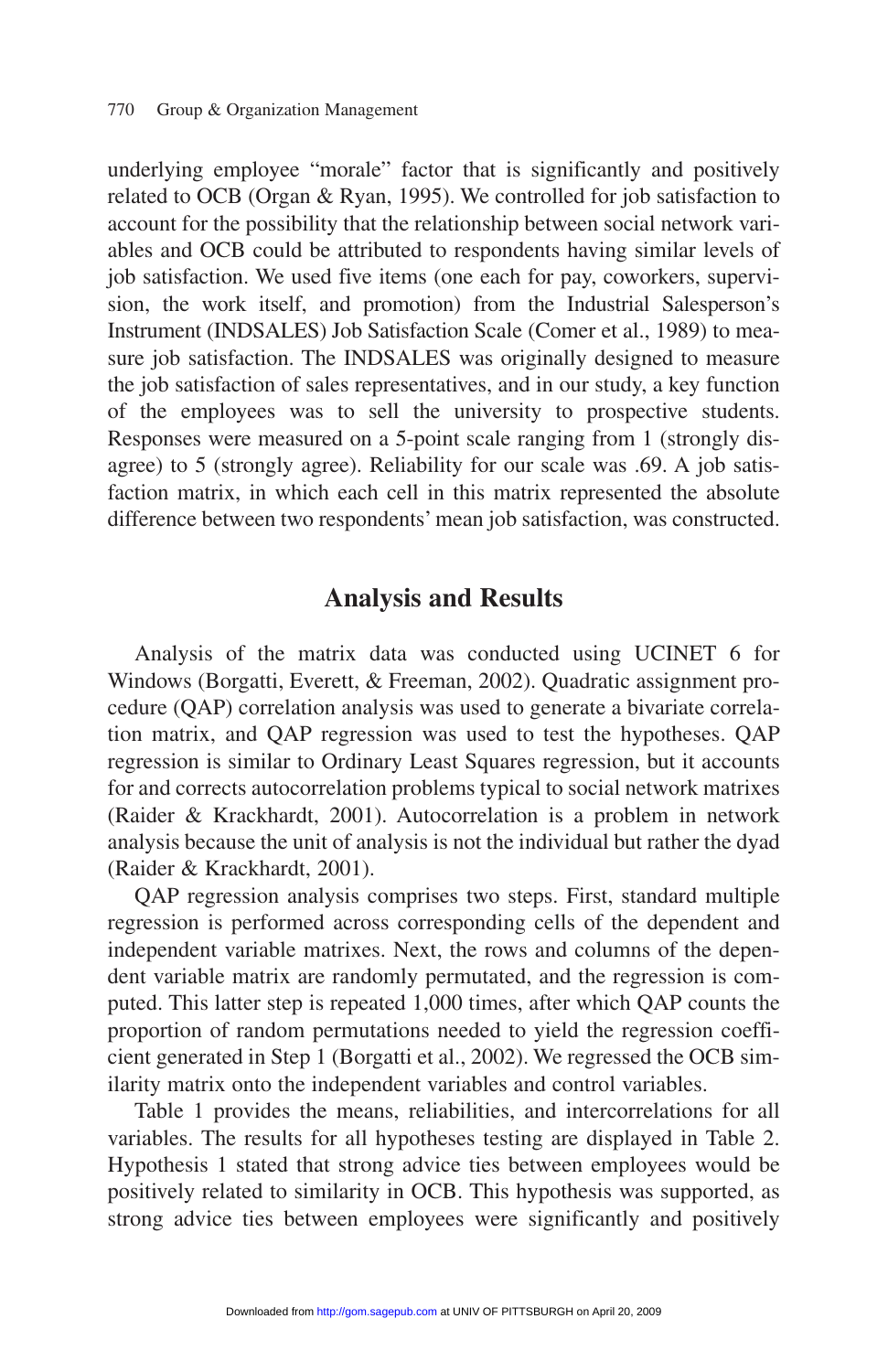| Variable             | M    | SD                      | 1             | 2                | 3                | 4           | 5              | 6      | 7       | 8      |
|----------------------|------|-------------------------|---------------|------------------|------------------|-------------|----------------|--------|---------|--------|
| 1. Tenure            | 1.94 | 1.26                    |               |                  |                  |             |                |        |         |        |
| 2. Sex               |      |                         | $-.13$        |                  |                  |             |                |        |         |        |
| 3. Race              |      |                         | $-.01$        | .12              |                  |             |                |        |         |        |
| 4. Job satisfaction  | 4.11 |                         | $0.56 - 36**$ |                  | $-.13-.18$       |             |                |        |         |        |
| 5. Weak friendship   | 8.45 |                         | $9.27 - 0.01$ | .00 <sub>1</sub> |                  | $.00 - .02$ |                |        |         |        |
| 6. Weak advice       | 5.30 |                         | $6.87 - 02$   | $-.01$           | .00.             | .05         | $.36**$        |        |         |        |
| 7. Strong friendship | 6.87 |                         | $9.77 - 0.04$ | .01              | .00 <sub>1</sub> | .04         | $-.15***-.04*$ |        |         |        |
| 8. Strong advice     |      | $12.33$ $14.77$ $-.11*$ |               | .05              | .06              | $.07*$      | $-.12*$        | $-.03$ | $.69**$ |        |
| 9. OCB               | 3.81 | .45                     | .02           |                  | $.15 - .09$      | $.27**$     | $-.00$         | $-.01$ | .02     | $.06*$ |

**Table 1 Means, Standard Deviations, and QAP Correlations**

Note:  $QAP =$  quadratic assignment procedure;  $OCB =$  organization citizenship behavior.  $N = 93$ . \**p* < .05. \*\**p* < .01.

## **Table 2 Results of Quadratic Assignment Procedure Regression Analysis for Hypotheses 1 and 2**

|                        | Dependent Variable |  |  |  |
|------------------------|--------------------|--|--|--|
| Independent Variable   | Similarity in OCB  |  |  |  |
| Control variables      |                    |  |  |  |
| Tenure                 | 0.15               |  |  |  |
| <b>Sex</b>             | 0.17               |  |  |  |
| Race                   | $-0.06$            |  |  |  |
| Job satisfaction       | $0.30**$           |  |  |  |
| Independent variables  |                    |  |  |  |
| Strong friendship ties | $-0.04$            |  |  |  |
| Strong advice ties     | $0.08*$            |  |  |  |
| Weak friendship ties   | 0.00               |  |  |  |
| Weak advice ties       | 0.01               |  |  |  |

Note: OCB = organization citizenship behavior. Coefficients reported are standardized beta coefficients. \**p* < .05. \*\**p* < .01.

related to similarity in OCB ( $\beta$  = .08,  $p$  < .05). Hypothesis 2, which stated that strong friendship ties between employees would be positively related to similarity in OCB, was not supported. In fact, the relationship between strong friendship ties and OCB was negative  $(β = -.04)$ , although not significant. We also explored the impact of weak ties to see if they had any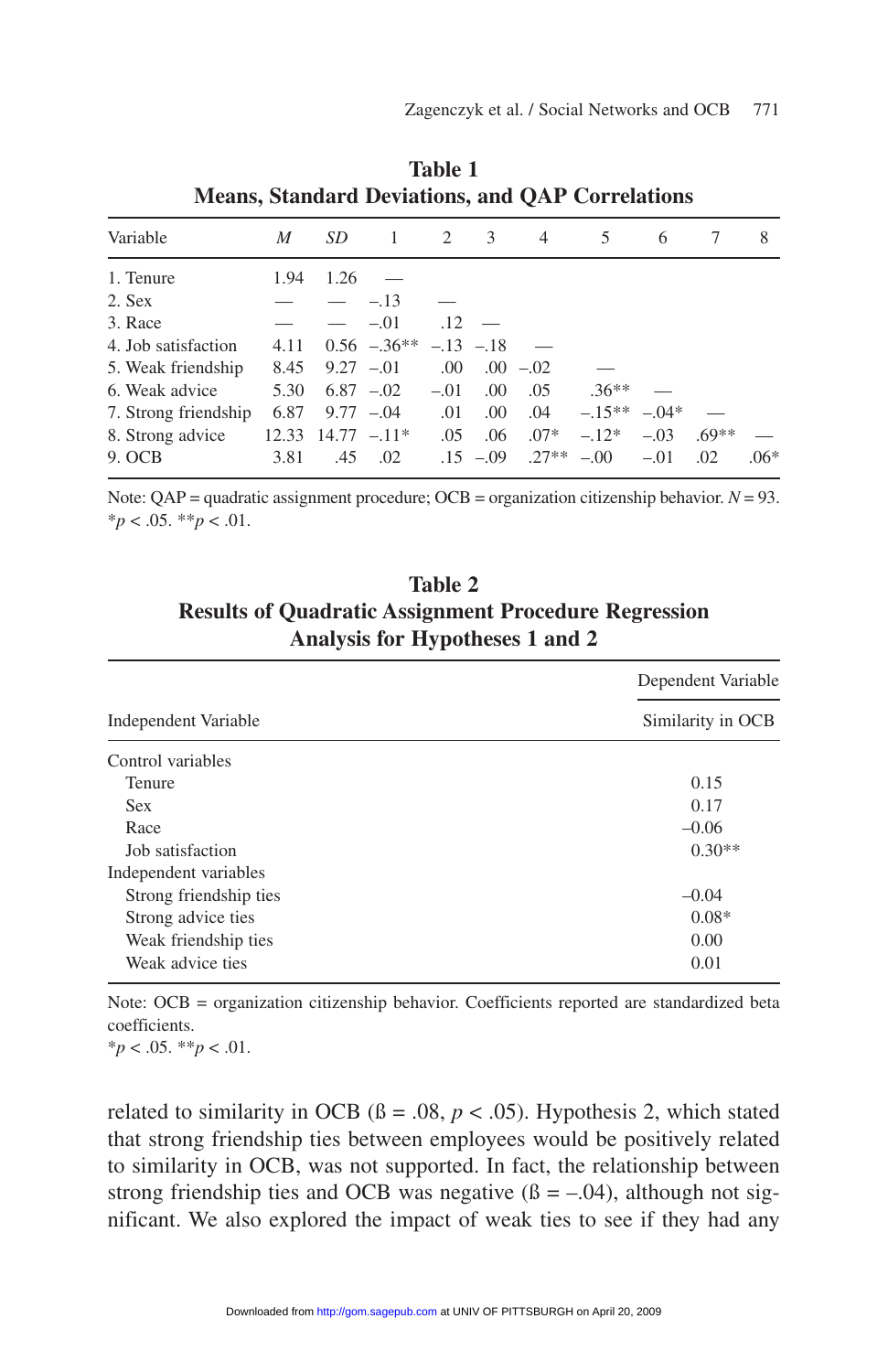impact on similarity in OCB. Neither weak advice ties  $(6 = .01)$  nor weak friendship ties  $(8 = .00)$  were significantly related to similarity in OCB among employees. Thus, based on these data, the strength of advice ties was an important factor in predicting similarity in OCB. With respect to the control variables, our results showed that similarity in job satisfaction was positively and significantly related to similarity in OCB performance  $(\beta =$  $.30, p < .01$ ).

## **Discussion**

Results of this study indicate that strong advice ties between employees were significantly related to similarity in OCB, whereas weak advice ties and strong and weak friendship ties between employees were not. It was not surprising to discover that employees had similar levels of OCB to those individuals with whom they frequently shared work-related information. Advisors are respected for their knowledge of their job and the organization. Advisors' knowledge and access to information make their opinions regarding the actions of the organization salient. It is also important to note that strong advice ties were positively and significantly associated with similarity in OCB performance even when similarity in job satisfaction was entered as a control variable—showing that the effects of strong advice ties on similarity in OCB was not simply a byproduct of employees having similar beliefs about their work but is related to social influence or social contagion processes within the work unit.

Although our results concerning strong advice ties were consistent with our hypothesis, our expectation that friendship ties would influence OCB was not supported. There are a number of explanations for why we did not find support for this hypothesis. For one, Gibbons (2004) found that advice ties reinforced existing professional values in four schools, whereas friendship ties led to changes in professional values. She speculated that employees were more apt to share information that differed from the accepted values of the organization with friends (with whom they had presumably more stable relationships) than with advice ties, which may have been threatened by discrepant values. Friendship ties, then, led to discrepancy in professional values in organizations, whereas advice ties led to similarity in beliefs (Gibbons, 2004). A second possible explanation is that there may be a difference between expressed values and exhibited values. Friends may be more likely to share with other friends. For instance, an individual may disclose to a close friend that he or she performs OCB only to make him or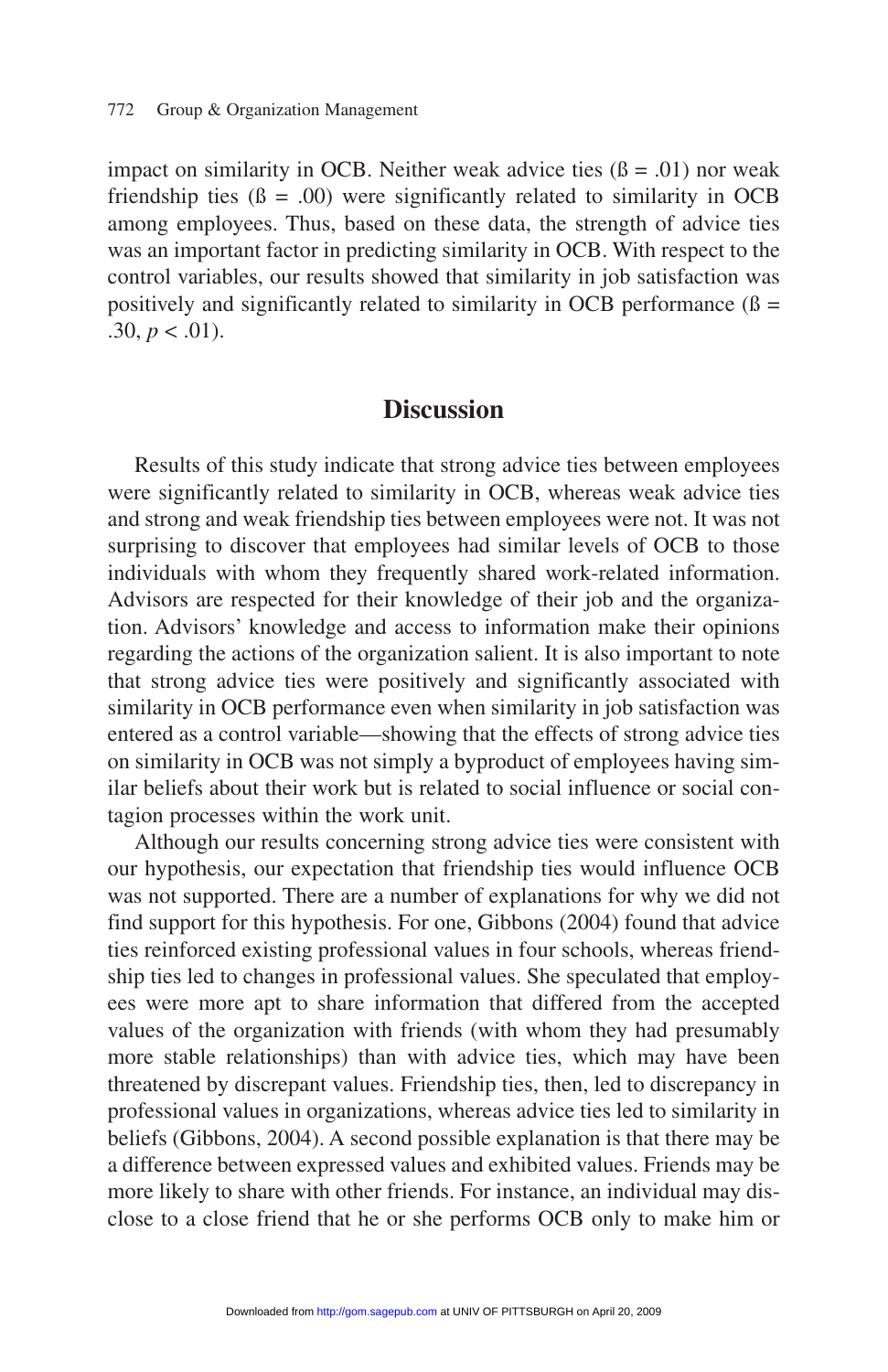herself more socially desirable (Bolino, 1999). As a result, employees who are privy to this information may choose not to perform OCB to a greater or lesser degree as a result of their friend's OCB performance. Finally, it is possible that employees form strong friendships with coworkers who are at a similar hierarchical level in the organization, whereas they form strong advice relationships with more senior employees. Individuals tend to select mentors and role models who are more accomplished than themselves and strive to achieve similar success through adoption of the knowledge gained from and behaviors exhibited by these individuals (Ibarra, 1999). Although individuals tend to identify with role models and mentors (Ibarra, 1999), it is possible that they are less likely to form friendships with them.

It is interesting that similar results for friendship and advice ties were not found in the data. Not only do employees differentiate between friendship and advice ties, but the different ties also had different effects on OCB. The sample used in this study may have provided a more stringent test of friendship and advice ties than a typical organizational setting in which employees are less likely to maintain both friendship and advice relationships. In addition, given the focus of our research on OCBs, it may provide a contextual frame that causes work-related relationships (advice ties) to be more relevant than personal relationships (friendship ties). Nonetheless, our results support the idea that tie content is important in predicting value-based behaviors.

Our study makes several important contributions to the literature. First, and most important, we move OCB research beyond the traditional organization–employee dyad by demonstrating that employees who are connected via advice ties tend to have similar levels of OCB. Existing research has viewed the employer–employee relationship as a dyadic relationship and largely ignored the effects that coworkers may have. Responding to calls for research on the social context by Emerson (1976) and Brass et al. (1998), we argue that the dyadic and solely exchange-based view of the employer–employee relationship should be reconsidered. Second, the results of this study extend research on social influence in organizations. Social influence research reveals that employees' social ties are related to perceptions of and attitudes toward organizations, including psychological contract promises and fulfillment (Dabos & Rousseau, 2004), perceptions of organizational justice (Umphress et al., 2003), personal and task-related attitudes (Burkhardt, 1994), decisions regarding job interviews (Kilduff, 1990), attitudes about new technology (Rice & Aydin, 1991), and the professional values within an organization (Gibbons, 2004). Our research suggests that social influence may affect individual ethics and values as well as the behaviors that stem from those ethics. In addition, our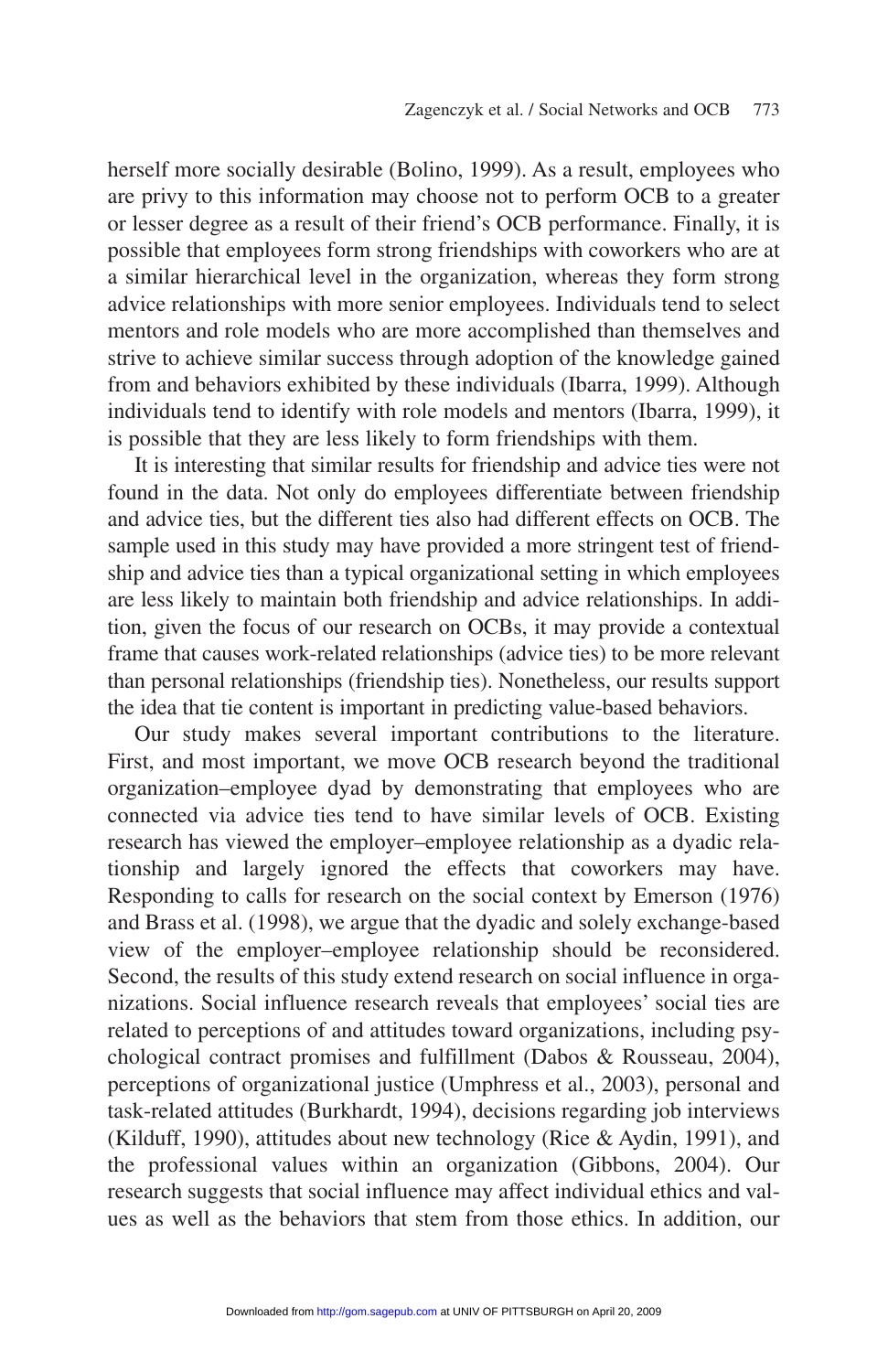research implies that it is important to consider not only whether advice ties are present but also the strength of these ties on behavioral similarity. Furthermore, our results indicate that social networks researchers should assess tie content (friendship vs. advice), rather than just assessing the presence or absence of ties and their strength.

In addition to conceptual and theoretical implications, this article has practical implications for managers. Although many organizations view the employer–employee relationship as dyadic, our findings indicate that this relationship is more complex. Therefore, companies must be concerned not only with how they treat individual workers but also with how they treat all workers in the organization, as contagion effects may influence OCB. In addition, organizations may facilitate changes in values among organizational members by manipulating informal advice networks in the organization. For instance, if managers can determine which employees provide advice to others and engage in high levels of OCB, OCB may spread more effectively throughout the organization.

Our findings also suggest that managers need to view organizational citizenship not simply as an individual act but as a social process. The cultivation of positive organizational behavior and ethical actions may occur through advice relationships that can be facilitated and supported by the organization. Both formal advice ties (e.g., supervisors, formal mentors) and informal advice ties (e.g., peers, informal mentors, role models) are powerful tools that managers can use to create environments where ethical behaviors are not merely a subject of focused discussions but instead are ubiquitously transmitted (or virally contagious) within the work environment. We see our findings as a prescriptive for managers who are seeking tools to enhance ethical behavior within the organization: They should cultivate strong advice ties among employees who are role models of good citizenship within the firm.

#### **Limitations**

This study has a number of important limitations that warrant mention. First, the cross-sectional nature of the study precludes us from making causal inferences regarding the relationship between social network ties and values. Future longitudinal or experimental research assessing the relationship between values, attitudes, and behaviors and social network ties could provide a more definitive answer to the research question we posed. Second, our study takes place in a single highly decentralized work unit. Consequently, the results may not be generalizable to traditional, hierarchical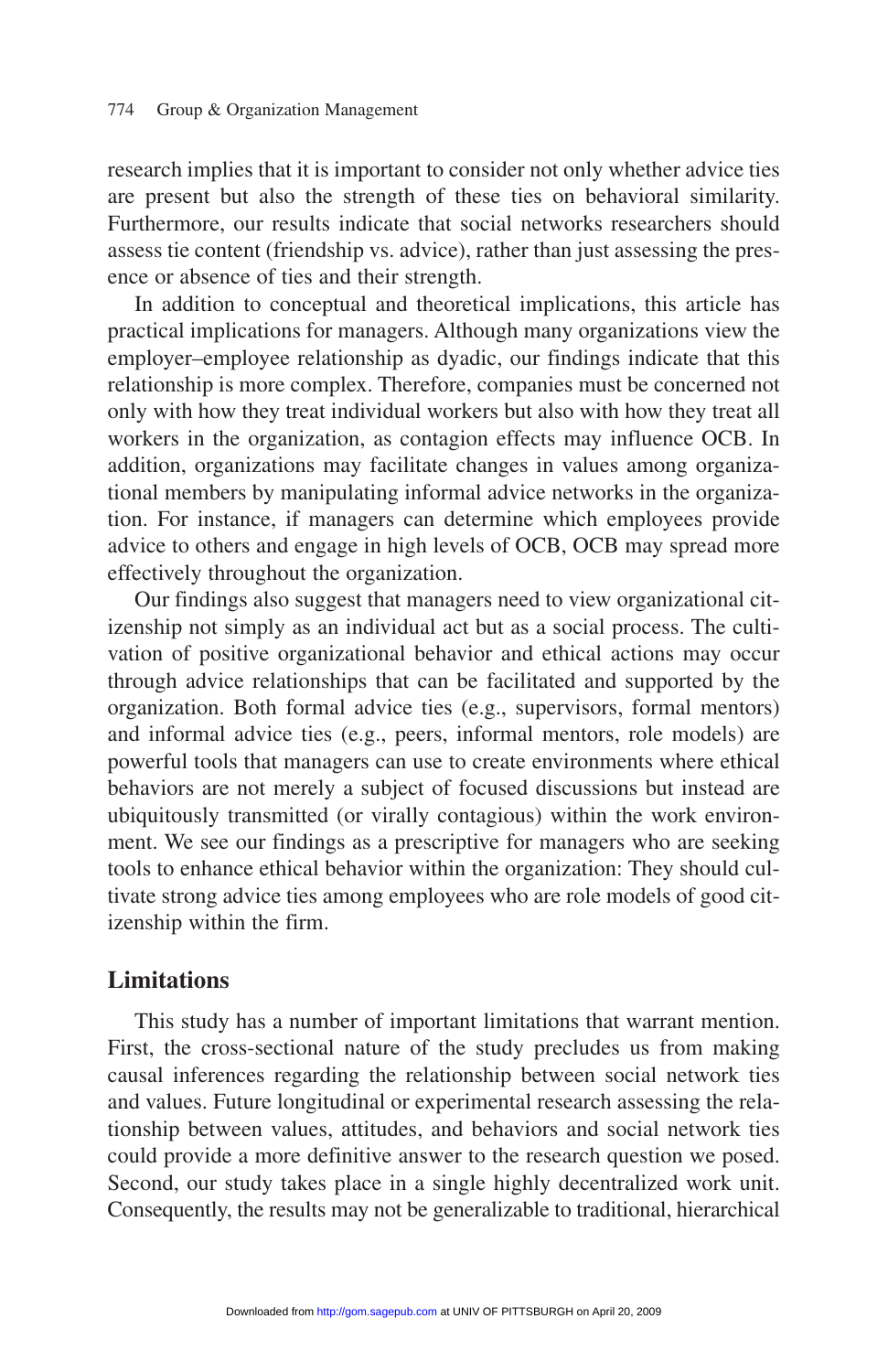organizations and should be interpreted with caution. However, the decentralization found within this work unit may make the findings more relevant to organizations with flatter structures, which are becoming increasingly prevalent today (Ilgen & Pulakos, 1999). Finally, our sample consisted of student employees who worked 25 hr per week. These student employees differ from more traditional employees because they do not view the organization for which they work as a long-term employment option. However, as employees adopt more careerist attitudes toward the organizations for whom they work and as contingent workers become more common in organizations, this may not be as great a concern (Ilgen & Pulakos, 1999).

## **Future Research**

This research also presents opportunities for future research. In general, employees may seek advice from employees whom they admire, such as role models (Murrell & Zagenczyk, 2006), or employees who are believed to have useful knowledge. Employees may adopt the behaviors of these admirable or knowledgeable individuals for multiple reasons; for instance, employees may internalize these individuals' values because they appear to be morally correct (i.e., "I should behave in this way because this behavior/ attitude is the right thing to do"). Because researchers sometimes conceptualize OCB as the behavioral manifestation of an individual's ethics (e.g., Turnipseed, 2002), the above scenario suggests that, on one hand, employees have ethical beliefs similar to those individuals with whom they frequently share advice. On the other hand, employees may mimic the behaviors of advice givers to obtain the same outcomes but may not adopt the same ethics and values that drive the behaviors of advice contacts (i.e., "I should behave in this way in order to assure a certain type of outcome because I value that outcome"). Unfortunately, our data cannot answer this question, although a study to determine the rationale for OCB would provide an excellent avenue for future research. Researchers should measure not only behaviors but also the underlying values and motives that drive these behaviors, as well as employees' motives for maintaining network ties (see Randel & Ranft, 2007). This research will make it possible to determine if employees are mimicking the behaviors of advice givers (consistent with social learning or social information processing theory) or if they have adopted values and motives that are consistent with the behaviors that they are performing. In particular, longitudinal research examining social network ties, OCB, and values at different points in time would make it possible to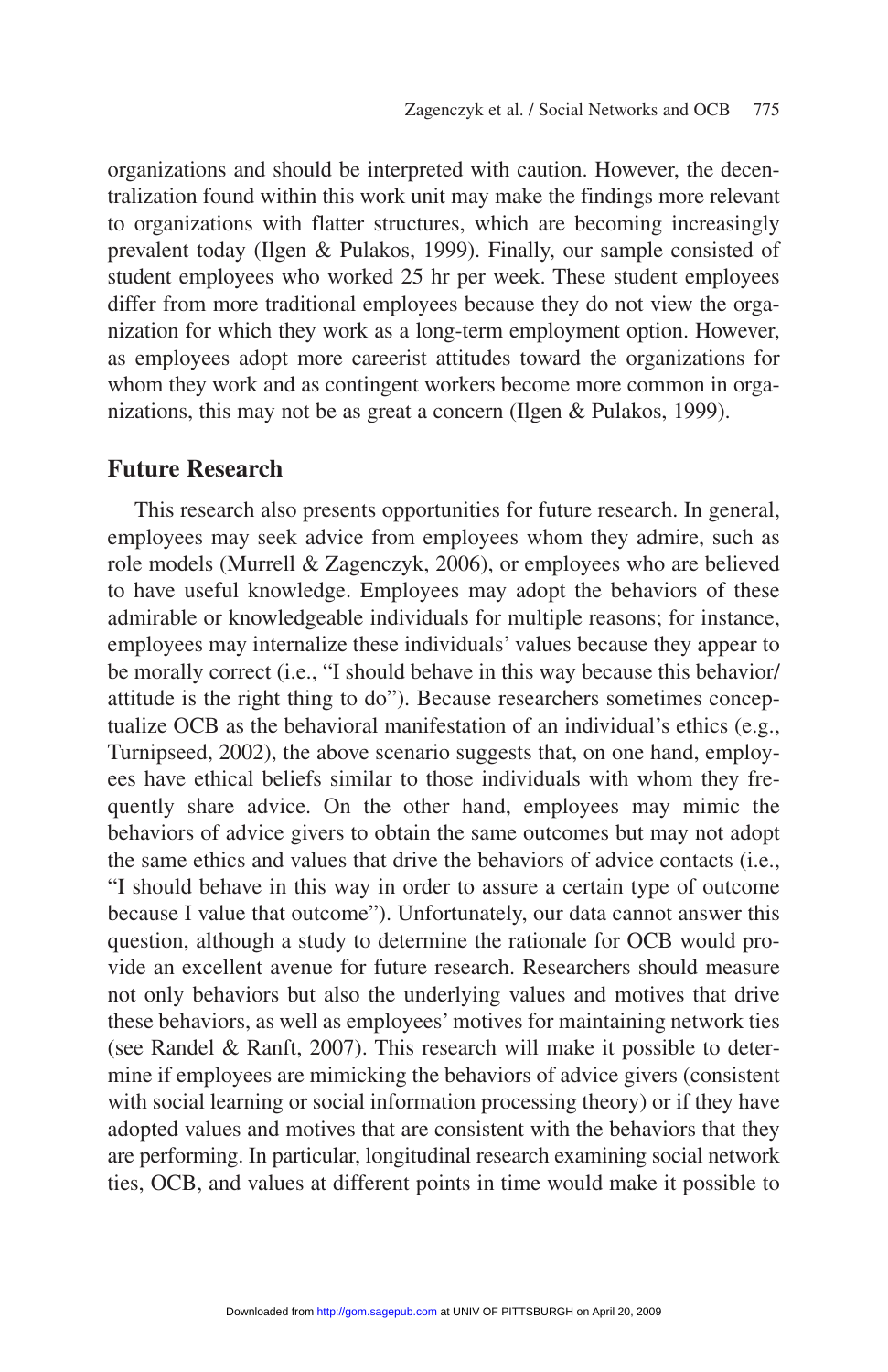draw stronger conclusions about the causal direction of relationships between these variables, as well as the mechanisms that underlie OCB performance.

## **Appendix Survey Questions**

## **Organizational Citizenship Behavior**

- 1. \_\_\_\_\_ I willingly give my time to other (organization members) who have work-related problems.
- 2. \_\_\_\_\_ I am willing to take time out of my own busy schedule to help other (organization members) with their work.
- 3. \_\_\_\_\_ I "touch base" with other (organization members) before initiating actions that might affect them (team projects).
- 4. \_\_\_\_\_ I take steps to try to prevent problems with other (organization members) at work.
- 5. \_\_\_\_\_ I attend special classes or other meetings that (organization members) encouraged to but not required to attend.
- 6. \_\_\_\_\_ I attend and actively participate in (organization) meetings.
- 7. \_\_\_\_\_ I return phone calls from (organization members) and respond to other messages and requests for information promptly.
- 8. I always find fault with what the (organization) is doing.
- 9. \_\_\_\_\_ I always focus on what is wrong with my situation rather than the positive side of it.
- 10. \_\_\_\_\_\_ I complete work assignments earlier than is required.

## **Job Satisfaction**

- 1. \_\_\_\_\_ Overall, I am satisfied with my experience as an (organization member).
- 2. \_\_\_\_\_ I am satisfied with the people I work with as an (organization member).
- 3. \_\_\_\_\_ I am satisfied with the supervision and direction I receive as an (organization member).
- 4. \_\_\_\_\_ I am satisfied with the amount of pay I receive as an (organization member).
- 5. \_\_\_\_\_ I am satisfied with the chance to do things for other people as an (organization member).

## **Note**

1. In our study, we include weak ties to highlight the effects of strong ties and to account for the possibility that they will influence OCB, although we make no explicit hypotheses for weak ties.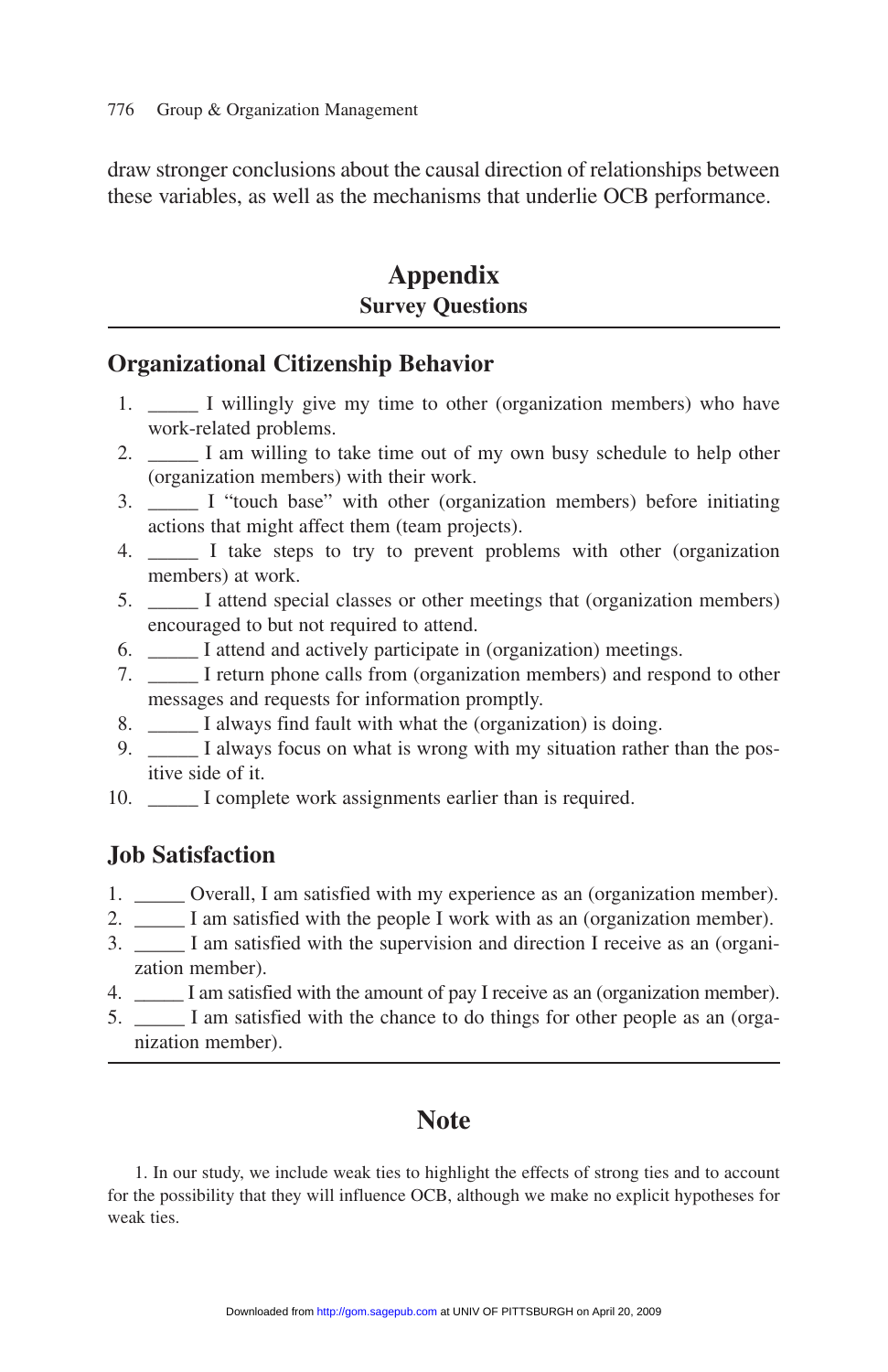## **References**

- Allison, B. J., Voss, R. S., & Dryer, S. (2001). Student classroom and career success: The role of organizational citizenship behavior. *Journal of Education for Business*, *76,* 282-288.
- Bandura, A. (1986). *Social foundations of thought and action*. Englewood Cliffs, NJ: Prentice Hall.
- Barnard, C. (1938). *The functions of the executive*. Cambridge, MA: Harvard University Press.
- Blau, P. M. (1964). *Exchange and power in social life*. New York: Wiley.
- Bolino, M. (1999). Citizenship and impression management: Good soldiers or good actors? *Academy of Management Review*, *24*, 82-98.
- Bommer, W. H., Miles, E. W., & Grover, S. L. (2003). Does one good turn deserve another? Coworker influences on employee citizenship. *Journal of Organizational Behavior*, *24*, 181-196.
- Bordia, P., Jones, E., Gallois, C., Callan, V. J., & DiFonzo, N. (2006). Management are aliens! Rumors and stress during organizational change. *Group & Organization Management*, *31*, 601-621.
- Borgatti, S. P., Everett, M. G., & Freeman, L. C. (2002). *UCINET 6.0 Version 1.00*. Natick, MA: Analytic Technologies.
- Bowler, M., & Brass, D. J. (2006). Relational correlates of interpersonal citizenship behavior: A social network perspective. *Journal of Applied Psychology*, *91*, 70-82.
- Brass, D. J., & Burkhardt, M. E. (1993). Potential power and power use: An investigation of structure and behavior. *Academy of Management Journal*, *36*, 441-470.
- Brass, D. J., Butterfield, K. D., & Skaggs, B. C. (1998). Relationships and unethical behavior: A social networks perspective. *Academy of Management Review*, *23*, 14-31.
- Bryant, S. E. (2005). The impact of peer mentoring on organizational knowledge creation and sharing: An empirical study in a software firm. *Group & Organization Management*, *30*, 319-338.
- Burkhardt, M. E. (1994). Social interaction effects following a technological change: A longitudinal investigation. *Academy of Management Journal*, *37*, 869-898.
- Burkhardt, M. E., & Brass, D. J. (1990). Changing patterns or patterns of change: The effect of a change in technology on social network structure and power. *Administrative Science Quarterly*, *35*, 104-127.
- Burt, R. S. (1992). *Structural holes*. Cambridge, MA: Harvard University Press.
- Camerman, J., Cropanzano, R., & Vandenberghe, C. (2007). The benefits of justice for temporary workers. *Group & Organization Management*, *32*, 176-207.
- Cardona, P., Lawrence, B. S., & Bentler, P. M. (2004). The influence of social and work exchange relationships on organizational citizenship behavior. *Group & Organization Management*, *29*, 219-247.
- Comer, J. M., Machleit, K. A., & Lagace, R. R. (1989). Psychometric assessment of a reduced version of the INDSALES. *Journal of Business Research*, *18*, 291-302.
- Cross, R., & Prusak, L. (2002). The people who make organizations go—or stop. *Harvard Business Review*, 80(6), 105-112.
- Dabos, G. E., & Rousseau, D. M. (2004). Social interaction patterns shaping employee psychological contracts. *Academy of Management Best Papers Proceedings*, *OB*, N1-N6.
- Deckop, J. R., Cirka, C. C., & Andersson, L. M. (2003). Doing unto others: The reciprocity of helping behavior in organizations. *Journal of Business Ethics*, *47*, 101-113.
- Eisenberger, R., Fasolo, P., & Davis-LaMastro, V. (1990). Perceived organizational support and employee diligence, commitment, and innovation. *Journal of Applied Psychology*, *75*, 51-59.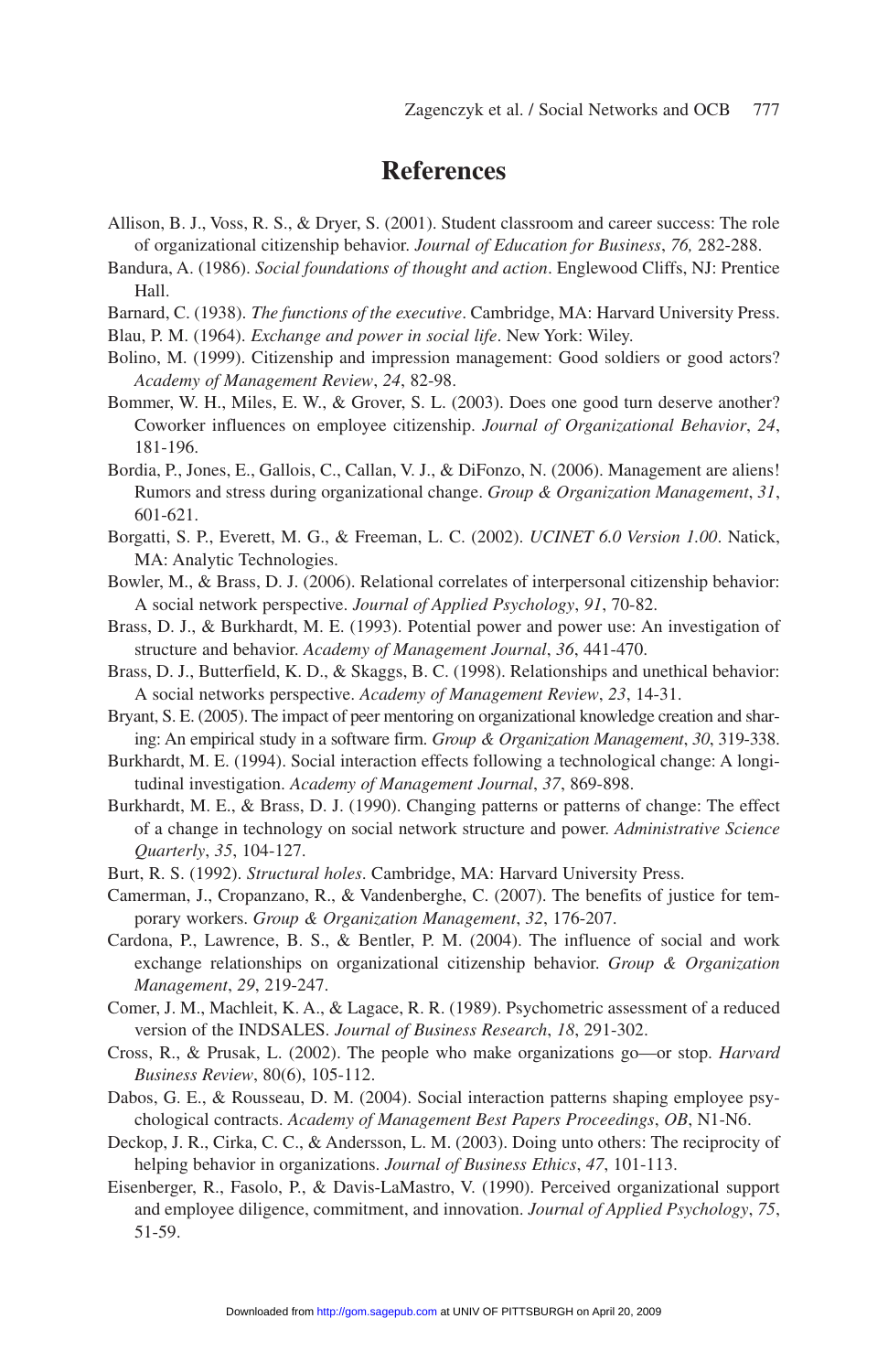Emerson, R. (1976). Social exchange theory. *Annual Review of Sociology*, *2*, 335-362.

- Erickson, B. H. (1988). The relational basis of attitudes. In B. Wellman & S. D. Berkowitz (Eds.), *Social structures: A network approach* (pp. 99-121). New York: Cambridge University Press.
- Fassina, N. E., Jones, D. A., & Uggerslev, K. L. (2008). Relationship clean-up time: Using meta-analysis and path analysis to clarify relationships among job satisfaction, perceived fairness, and citizenship behaviors. *Journal of Management*, *34*, 161-188.
- Gibbons, D. E. (2004). Friendship and advice networks in the context of changing professional values. *Administrative Science Quarterly*, *49*, 238-262.
- Gouldner, A. W. (1960). The norm of reciprocity: A preliminary statement. *American Sociological Review*, *25*, 161-178.
- Granovetter, M. (1973). The strength of weak ties. *American Journal of Sociology*, *78*, 1360-1380.
- Granovetter, M. (1982). The strength of weak ties: A network theory revisited. In P. V. Marsden & N. Lin (Eds.), *Social structure and network analysis* (pp. 105-130). Beverly Hills, CA: Sage.
- Hammer, M. (1985). Implications of behavioral and cognitive reciprocity in social network data. *Social Networks*, *7*, 189-201.
- Hansen, M. T. (1999). The search-transfer problem: The role of weak ties in sharing knowledge across organization subunits. *Administrative Science Quarterly*, *44*, 82-111.
- Ho, V. T. (2005). Social influence on evaluations of psychological contract fulfillment. *Academy of Management Review*, *30*, 113-128.
- Ibarra, H. (1992). Homophily and differential returns: Sex differences in network structure and access in an advertising firm. *Administrative Science Quarterly*, *37*, 422-447.
- Ibarra, H. (1993). Network centrality, power, and innovation involvement: Determinants technological and administrative roles. *Academy of Management Journal*, *36*, 471-501.
- Ibarra, H. (1999). Provisional selves: Experimenting with image and identity in professional adaptation. *Administrative Science Quarterly*, *44*, 764-791.
- Ibarra, H., & Andrews, S. B. (1993). Power, social influence, and sensemaking: Effects of network centrality and proximity on employee perceptions. *Administrative Science Quarterly*, *38*, 277-303.
- Ilgen, D., & Pulakos, E. (1999). *The changing nature of performance*. San Francisco: Jossey-Bass.
- Kilduff, M. (1990). The interpersonal structure of decision-making: A social comparison approach to organizational choice. *Organizational Behavior and Human Decision Processes*, *47*, 270-288.
- Krackhardt, D. & Stern, R. N. (1988). Informal networks and organizational crises: An experimental simulation. *Social Psychology Quarterly*, *51*, 123-140.
- Marsden, P. V. (1990). Network data and measurement. *Annual Review of Sociology*, *16*, 435-463.
- Marsden, P. V., & Campbell, K. E. (1984). Measuring tie strength. *Social Forces*, *63*, 482-501.
- McAllister, D. J. (1995). Affect- and cognition-based trust as foundations for interpersonal cooperation in organizations. *Academy of Management Journal*, *38*, 24-59.
- Morrison, E. W. (1993). Newcomer information seeking: Exploring types, modes, sources, and out-comes. *Academy of Management Journal*, *36*, 557-589.
- Morrison, E. W. (2002). Newcomer's relationships: The role of social networks ties during socialization. *Academy of Management Journal*, *45*, 1149-1160.
- Murrell, A. J., & Zagenczyk, T. J. (2006). The gendered nature of role model status: An empirical study. *Career Development International*, *11*, 560-576.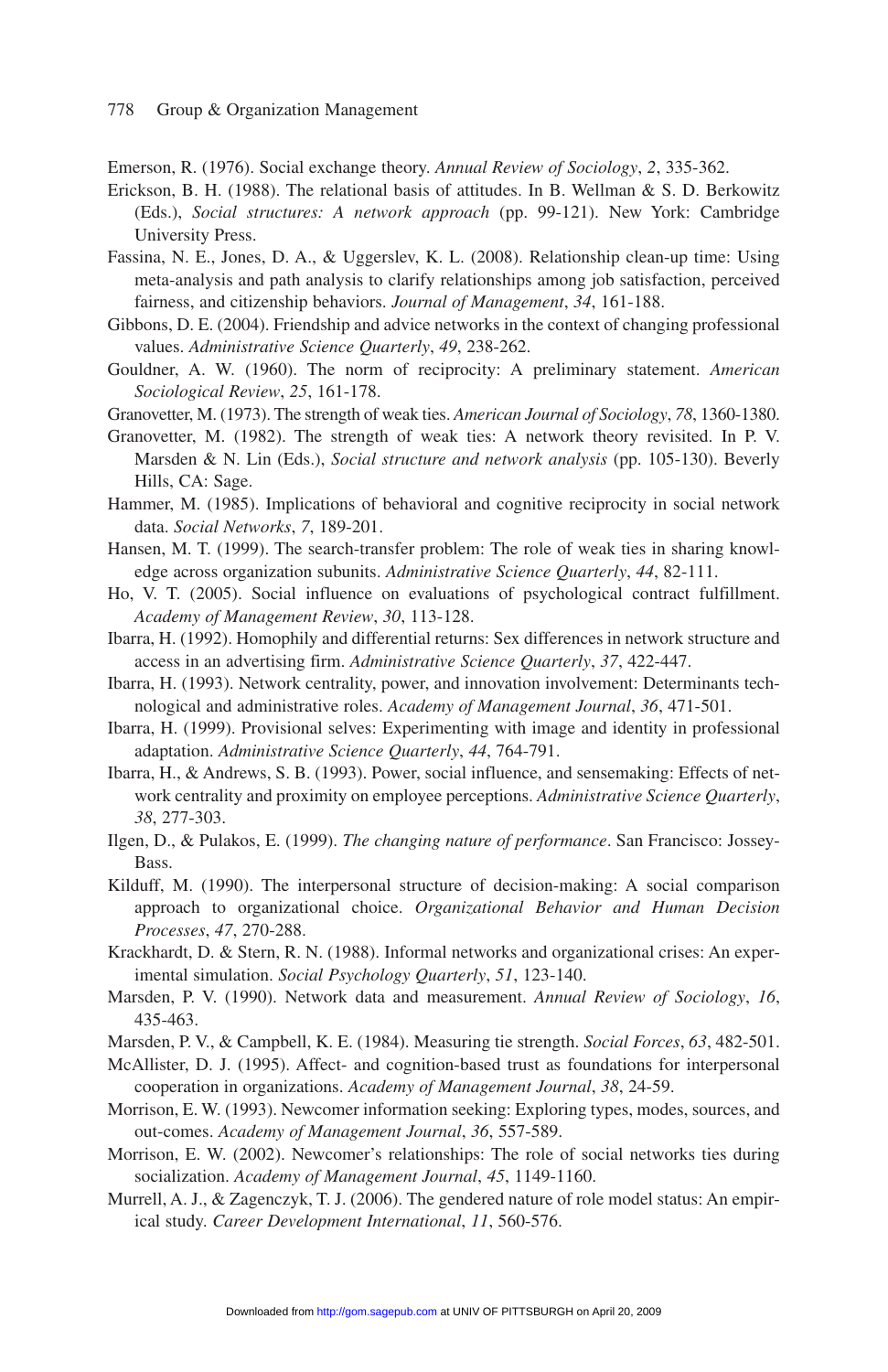- Nelson, R. E. (1989). The strength of strong ties: Social networks and intergroup conflict in organizations. *Academy of Management Journal*, *32*, 377-401.
- O'Driscoll, M. P., Pierce, J. L., & Coghlan, A. (2006). The psychology of ownership: Work environment structure, organizational commitment, and citizenship behaviors. *Group & Organization Management*, *31*, 388-416.
- Organ, D. W. (1988). *Organizational citizenship behavior: The good soldier syndrome*. Lexington, MA: Lexington Books.
- Organ, D. W., & Ryan, K. (1995). A meta-analytic review of attitudinal and dispositional predictors of organizational citizenship behavior. *Personnel Psychology*, *48*, 775-802.
- Ostroff, C., & Kozlowski, S. W. J. (1992). Organizational socialization as a learning process: The role of information acquisition. *Personnel Psychology*, *45*, 849-874.
- Paré, G., & Tremblay, M. (2007). The influence of high-involvement human resource practices, procedural justice, organizational commitment, and citizenship behaviors on information technology professionals' turnover intentions. *Group & Organization Management*, *32*, 326-357.
- Podsakoff, P. M., Ahearne, M., & MacKenzie, S. B. (1997). Organizational citizenship behavior and the quantity and quality of work group performance. *Journal of Applied Psychology*, *82*, 262-270.
- Podsakoff, P. M., MacKenzie, S. B., Paine, J. B., & Bachrach, D. G. (2000). Organizational citizenship behaviors: A critical review of the theoretical and empirical literature and suggestions for future research. *Journal of Management*, *26*, 513-563.
- Raider, H., & Krackhardt, D. J. (2001). Intraorganizational networks. In J. A. C. Baum (Ed.), *Companion to organizations* (pp. 58-74). Oxford, UK: Blackwell.
- Randel, A. E., & Ranft, A. L. (2007). Motivations to maintain social ties with coworkers: The moderating role of turnover intentions on information exchange. *Group & Organization Management*, *32*, 208-232.
- Restubog, S. L. D., & Bordia, P. (2006). Workplace familism and psychological contract breach in the Philippines. *Applied Psychology: An International Review*, *55*, 563-585.
- Restubog, S. L. D., Bordia, P., & Bordia, S. (in press). The interactive effects of procedural justice and equity sensitivity in predicting responses to psychological contract breach: An interactionist perspective. *Journal of Business and Psychology*.
- Restubog, S. L. D., Bordia, P., & Tang, R. L. (2006). Effects of psychological contract breach on performance of IT employees: The mediating role of affective commitment. *Journal of Occupational and Organizational Psychology*, *79*, 299-306.
- Restubog, S. L. D., Hornsey, M., Bordia, P., & Esposo, S. (in press). Effects of psychological contract breach on organizational citizenship behaviors: Insights from the group value model. *Journal of Management Studies*.
- Rice, R. E., & Aydin, C. (1991). Attitudes toward new technology: Network proximity as a mechanism for social information processing. *Administrative Science Quarterly*, *36*, 219-244.
- Salancik, G. R., & Pfeffer, J. (1978). A social information processing approach to job attitudes and task design. *Administrative Science Quarterly*, *23*, 224-253.
- Scott, B. A., & Colquitt, J. A. (2007). Are organizational justice effects bounded by individual differences? An examination of equity sensitivity, exchange ideology, and the Big Five. *Group & Organization Management*, *32*, 290-325.
- Smith, C. A., Organ, D. W., & Near, J. P. (1983). Organizational citizenship behavior: Its nature and antecedents. *Journal of Applied Psychology*, *68*, 655-663.
- Stork, D., & Richards, W. D. (1992). Nonrespondents in communication network studies: Problems and possibilities. *Group & Organization Management*, *17*, 193-209.